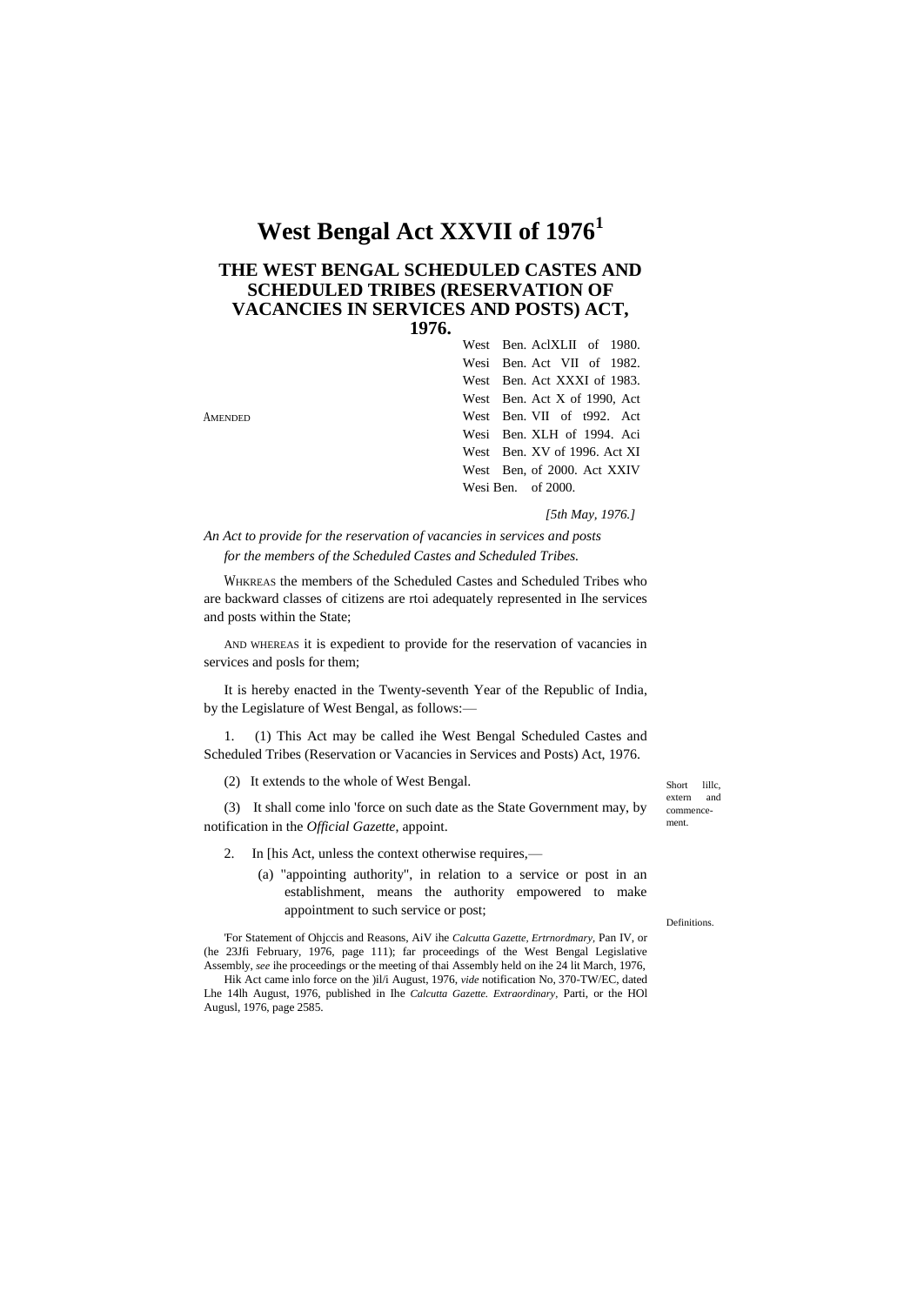#### 408 *The* Wtif *Bengal Scheduled Castes and Scheduled Tribes (Reservation of Vacancies it i Services and Pus is) Acr, J 976.*

[West Ben. Act

### *(iSection 3.)*

| >.  |     | (b) "establishment" means any office of (he Stale Government,                                                                                                                                                                                                                                 |
|-----|-----|-----------------------------------------------------------------------------------------------------------------------------------------------------------------------------------------------------------------------------------------------------------------------------------------------|
|     |     | a local or statutory authority constituted under any State Act for                                                                                                                                                                                                                            |
|     |     | the time being in force, or a corporation in which not less than                                                                                                                                                                                                                              |
|     |     | fifty-one per cent, of the paid up share capital is held by the                                                                                                                                                                                                                               |
|     |     | Slate Government, and includes universities and colleges                                                                                                                                                                                                                                      |
|     |     | affiliated to the universities, primary and secondary schools and                                                                                                                                                                                                                             |
|     |     | also other educational institutions which are owned or aided by<br>the State Government and also includes an establishment in                                                                                                                                                                 |
|     |     | public sector;                                                                                                                                                                                                                                                                                |
|     |     | "establishment in public sector" means any industry, trade,                                                                                                                                                                                                                                   |
|     |     | business or occupation owned, controlled or managed by-                                                                                                                                                                                                                                       |
|     |     | (i) the State Government or any department of Ihc Slate<br>Government,                                                                                                                                                                                                                        |
|     |     | a Government company as defined in section 617 of the Companies Acl,<br>(ii)<br>1956 or a corporation established $1 \circ r 1956$ by or under a Central or Stale<br>Act, in which not less than fifty-one <i>per cont</i> . of the paid up share capital<br>is held by the State Government, |
|     |     | (iii) a local or statutory authority, consliLuted under any Stale<br>Act for the time being in force;                                                                                                                                                                                         |
|     |     | "establishment in private sector" means any industry, trade,                                                                                                                                                                                                                                  |
|     |     | business or occupation which is not an eslablishmenf in public<br>sector;                                                                                                                                                                                                                     |
|     |     | (e) "Schedule" means '[Schedule] appended lo this Acl.                                                                                                                                                                                                                                        |
|     |     | 3. This Act shall not apply in relation to,-                                                                                                                                                                                                                                                  |
| (a) |     | any employment under the Central Government;                                                                                                                                                                                                                                                  |
|     |     | (b) any employ ment in Ihe West Benga I Higher Judicial Service; 2<br>*                                                                                                                                                                                                                       |
|     |     | $\ast$<br>(d) any employment in private sector;                                                                                                                                                                                                                                               |
|     | (e) | any employment in domestic service.                                                                                                                                                                                                                                                           |
|     |     |                                                                                                                                                                                                                                                                                               |

 $\overline{a}$ 

<sup>&</sup>lt;sup>1</sup> Sec lion 4 was re numbered as sub-scclion (1) of [list scction and aflcr sub-scclion (1) ax so renumbered, sub-scclion (2) was inserted by s. *2* oflhe Wesl Bengal Scheduled Casies and Scheduled Tribes (Reservation af Vacancies in Services and Posls) (A mend mem) Acl, 1980 (Wesl Ben. AclXUI of 19HO).

<sup>&#</sup>x27;The words wilhin (he square bracks Li were substituted forthc words "flflecn/ierce/i/." by s. 3(i) or the Wesl Bengal Scheduled CaMes and Scheduled Tribes {Reservation of Vacancies in Services and Posls) (Amendment) Act. 1994 (Wcsi Ben. Act XLTI of 1994).

<sup>&#</sup>x27;TTic words wilhin the square brockets were subslilulcd for the words "five *per* ccur," by s, 3{ii). *ibid.*

words and figure within the square brackets were substituted for (he words "in the Schedule:" by s. 3(1) or the West Bengal Scheduled Casies and Scheduled Tribes (Reservation oT Vacancies in Services and Posls) (5econd Amendment) Act. **2000** (Wesl Den. Acl XXIV **or2000).**

The words wilhin the square bracken were subslilulcd for (he words "shall be reduced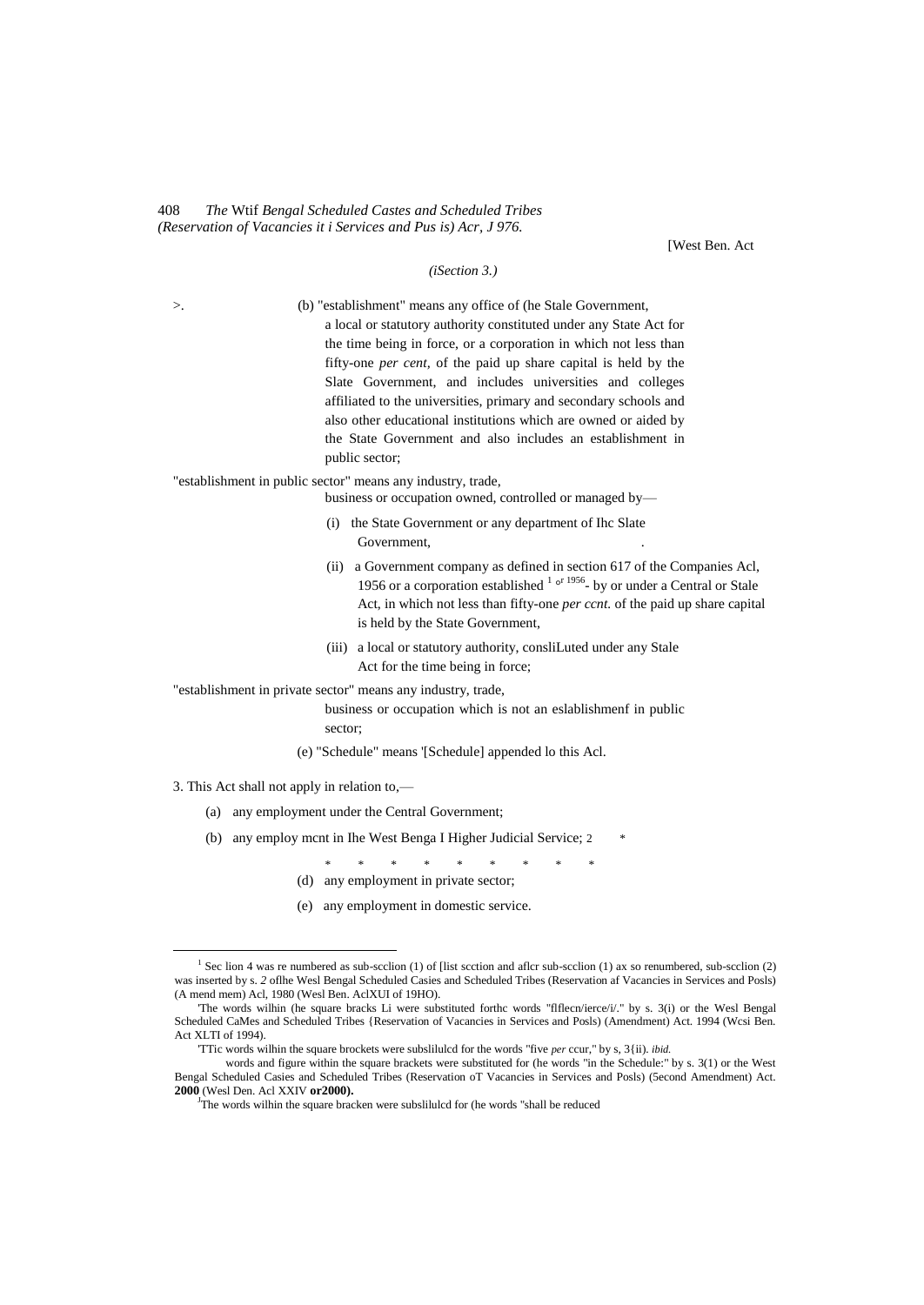XXVII of 1976Thes (Reservation of Vacancies in Services and Posts) (Amendment) Acl, 1994 (Wesl *The West Bengat<sup>s-</sup>Scheduled Causes and Scheduled Tribes (Reservation of Vacancies in Services and Posts) Act, 1976.* 409 'The word widiin the square brackets was subsii luted Tor the words "ihe Schedule" by s. 2 of the Wesi Bengal Scheduled Casies and Scheduled Tribes (Reservation of Vacancies in Services and Posts) (Second Amendment) Acl, 2000 (Wesl Ben. Acl XXIV of 2000). "Clause (c) was omit led by s. 2 of the West Bengal Scheduled Castes and Scheduled

(O

**(d)**

Acl noL lo apply in relation to ccnain employments.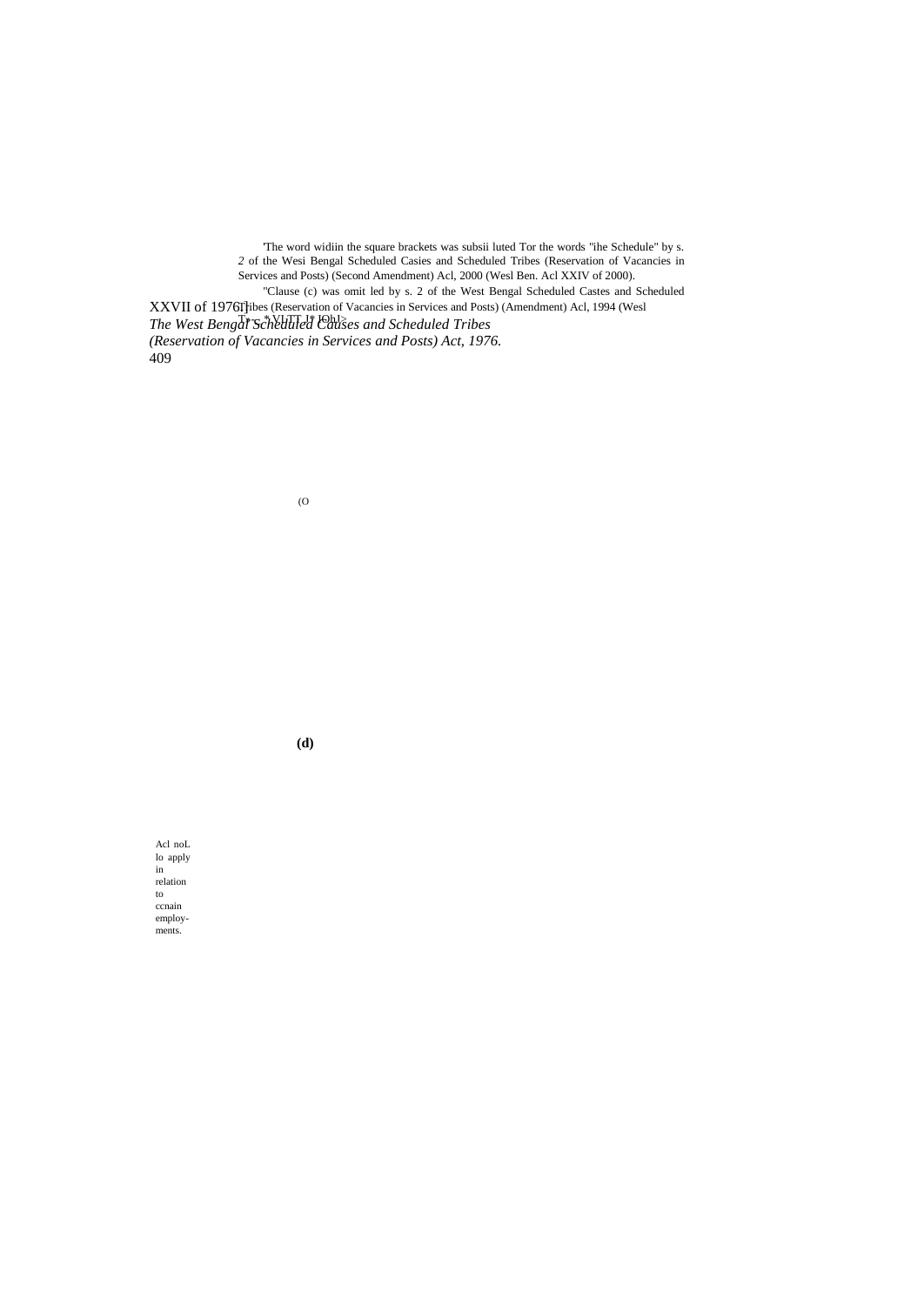XXVII of 1976.] *The West Bengal Scheduled Causes and Scheduled Tribes (Reservation of Vacancies in Services and Posts) Act, 1976.* 410

#### *(Section 4.)*

4. '(1) After the commencement or [his Act all appointments lo services and posts in an establishment which are lo be filled up by direct recruitment shall be regulated in the following manner, namely;—

(a) subject to the other provisions of this  $Act^2$ [twenty-two *per cent.]* of the vacancies shall be reserved for candidates belonging to Scheduled Casies ant! '(six *per cent.]* for candidates belonging to Scheduled Tribes, in the manner set out <sup>J</sup>[in Schedule I:]

Provided that the State Government may. from time to time, by notification in the *Official Gazette,* increase the percentage so. however, that the reservation shall not exceed twenty-five *per cent,* in ihe case of Scheduled Castes and ten *per ceni.* in ihe case of Scheduled Tribes:

Provided further thai different percentages may be fixed by the S la te G ove m m e n t for di f fe re nt d i s trie ts i n acco rd ance with the percentages of population of Scheduled Casies and Scheduled Tribes in such districts:

Provided also that in respect of the Wesl Bengal Civil Service (Judicial), the percentage shall be ten for Scheduled Castes and five for Scheduled Tribes;.

- (b) fees, if any, prescribed for any examination for selection to any service or post \*[shall not be charged] in the case of candidates belonging to ihe Scheduled Casies or the Scheduled Tribes;
- (c) the members of ihe Scheduled Castes and the Scheduled Tribes shall be entitled to a concession of five years over ihe p resc ri bed max i mu m age J im i t for appoi n t men i to any serv i c e or post.

 $1$  (2) The number of any Schedu led Caste or Scheduled Tribe candidate qualifying on merit Tor appointment to any unreserved vacancy in a scrvice or post in any esiablishment to be filled up by direct recruitment shall not be deducted from the quota reserved in such service or post for such candidate under sub-section (1).

Reservation for Scheduled Castes and Scheduled Tribes in vacancies to be filled up by direct recruilmenl.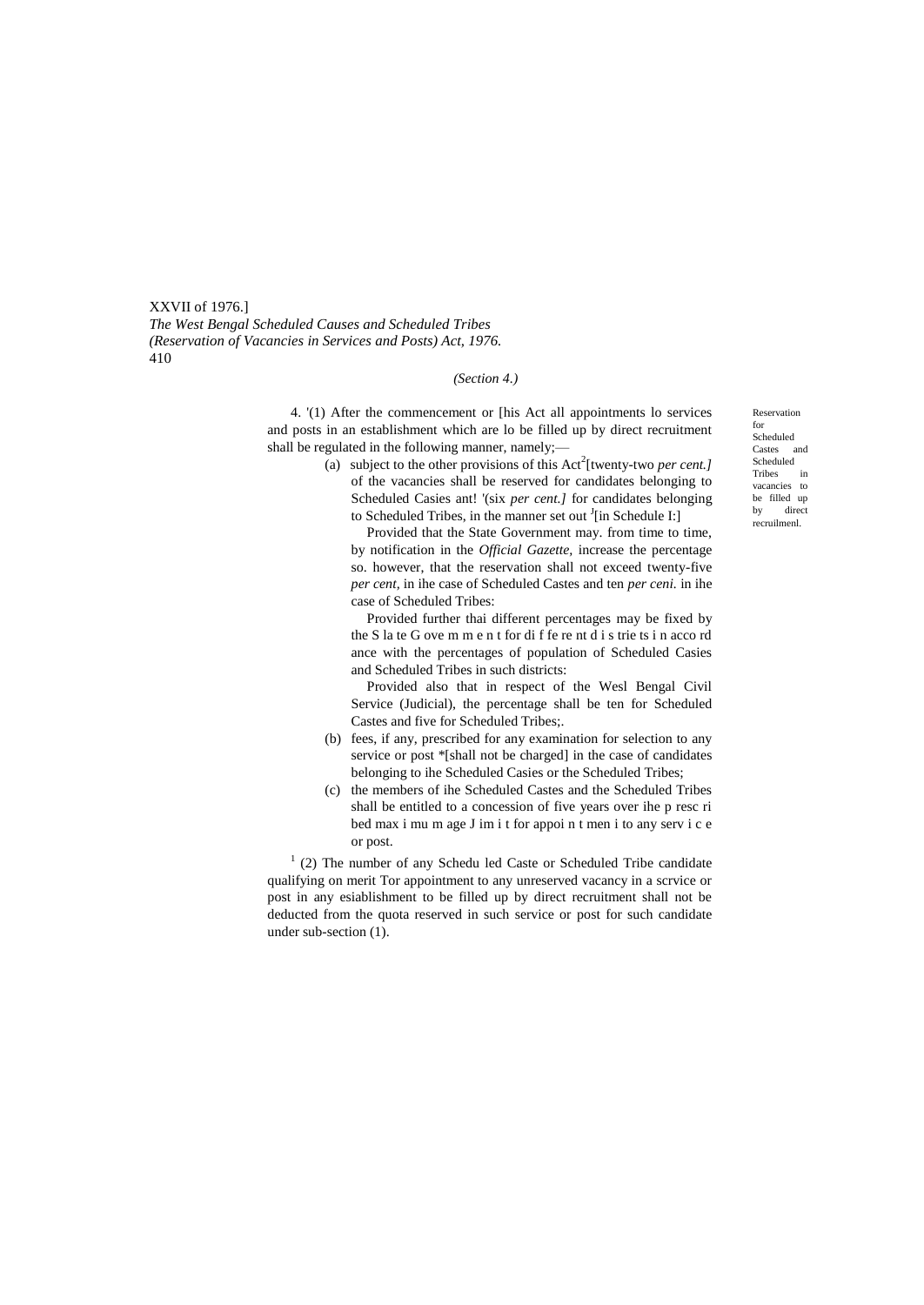*The West Bengal Scheduled Castes and Scheduled Tribes' (Rcsenwtion of Vacancies hi Sen'ices and Posts) Act, 1976.* 411

**[West Ben. Act**

#### *(Seaions 5,* 5/1.)

Reservation  $Tor$ Scheduled  $Cisli^{\wedge}$  and Scheduled Tribes in vacancies to be filled up by pro mil I ion.

5. Reservation for members or the Scheduled Castes and the Scheduled Tribes in vacancics ID be filled up by promotion in any establishment shall be regulated in tlie following manner, namely:—

(a) ill ere shall be reservation at '[twenty-two *per cent.]* for members of the Scheduled Castes and -[six *per cent.]* for members of the - "[Scheduled Tribes in ihe manner set oul in Schedule II: j

Provided that the State Government may, from time to time, by notification in the *Official Gazette*, increase the *percentage* so, however, that the reservation shall not exceed twenty-five

per t-eyi/. in Ihe case of Scheduled Castes and ten *per cent,* in the case of Scheduled Tribes; <sup>J</sup> Pro vided further that the number of any Scheduled Caste or Scheduled Tribe

employee appointed on promoti on lo any unreserved vacancy in a service or post in any establishment lo be filled up by promotion shall noL be deducted from the quota reserved in such service or post for ihe members of the Schedu led Castes or the Schedu led Tribes u nder this section. there shall be no reservation in any post in a scale of pay, the maximum of which exceeds Rs, 18,300;

| $a$ $s(b)$ | separate fifty-point roster shall be maintained by every |
|------------|----------------------------------------------------------|
|            | establishment in the manner set out in the Schedule.     |

 $^6$ (c)

Certificate of identification.

> West Ben. XXXVUI of 1994.

 $75A$ . A candidate who claims to be a member of the Sched uled Castes or Lhe Scheduled Tribes shall support his candidature by a certificate of identification in accordance with the provisions of the West Bengal Scheduled Casles and Scheduled Tribes (Identification) Act, 1994.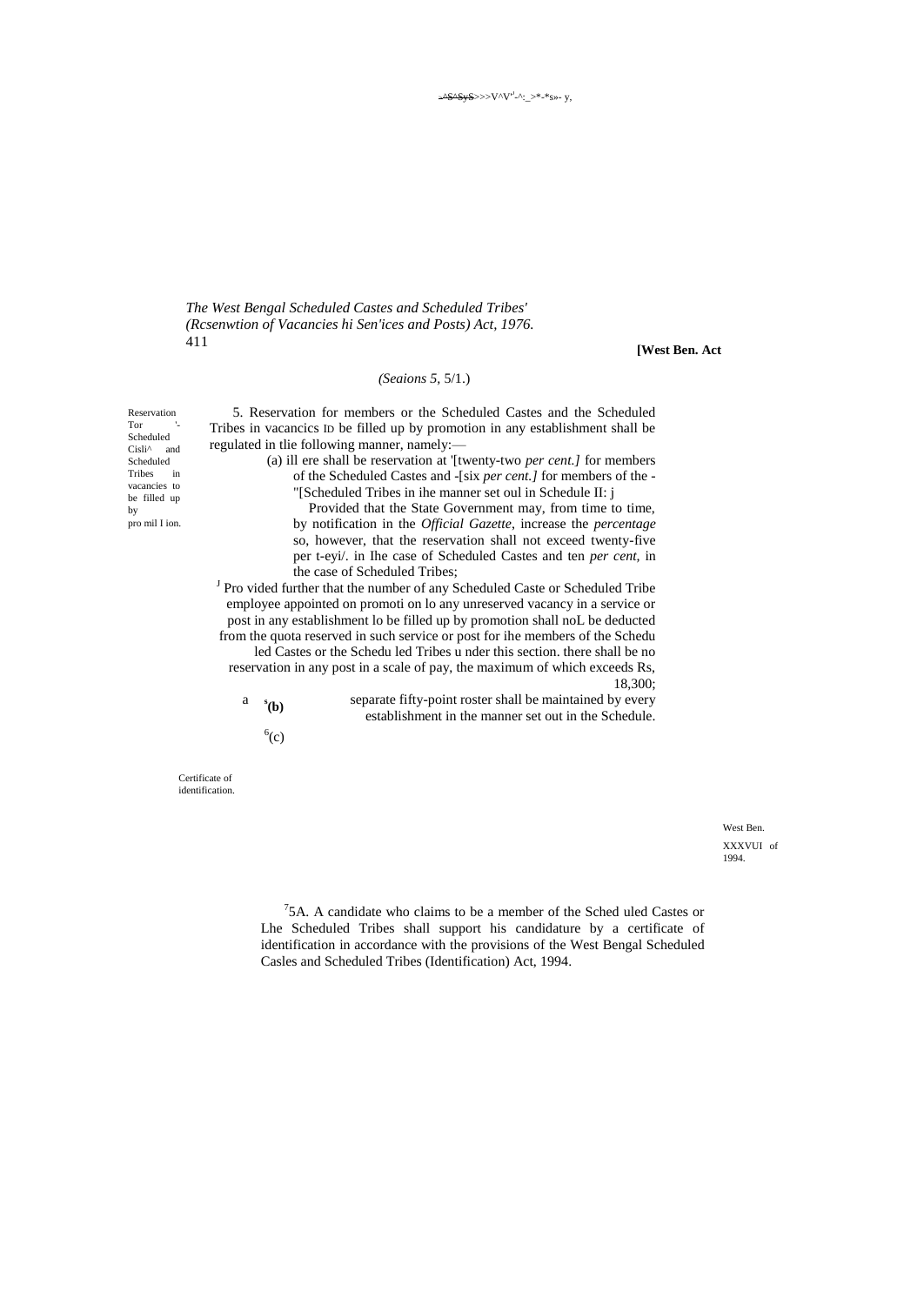# *The West Bengal Scheduled Casies and Scheduled Tribes* **XXVII of 1976,]** *(Reservation of Vacancies in Services and Posls) Act, 1976.*

#### *(Section 6.)*

 $26.$  (1) There shall be no dereservarion of any reserved vacancy Denervation by any appointing authority in any post in an establishment which is vacancy, required to be filled up by direct recruitment. In the absence of qualified Scheduled Caste or Scheduled Tribe candidate, as the case may be, to fill up such vacancy, such vacancy shall remain unfilled.

(2) Notwithstanding anything contained in sub-section (1), if, in the public interest, it is necessary to fill up any vacancy as aforesaid remaining unfilled on account of non-availability of a qualified Scheduled Caste or Scheduled Tribe candidate, as the case may be, the appointing authority shall refer the vacancy to the State Government for dereservation. Upon such reference, the State Government may, if it is satisfied that it is necessary or expedient so to do, by order, dereserve Lhe vacancy, subject to the condition thai the reservation against the vacancy so dereserved shall be carried forward against the subsequent unreserved vacancy:

"Provided that the State Government may, if it is satisfied that the appointing authority by genuine mistake or on account of an error of judgement or owing to ignorance has filled up any reserved vacancy otherwise than by a candidate for whom the vacancy is reserved and that there has been no *mala fide* intention in this regard on the pan of the appointing authority, by order in writing, regularise the appointment, if so applied for by the appointing authority, on the basis of the cany forward principle. In such case, reservation against the reserved vacancy already filled up otherwise than by a candidate belonging lo Scheduled Caste or Scheduled Tribe for whom the vacancy was originally reserved, shall be carried forward to the nearest un-reserved vacancy available at the time of consideration of any application:

^Provided further that the Stale Government may, if it considers it necessary or expedient so to do, by notification in the *Official Gazette,* empower any other authority not below the rank of District Magistrate and District Commissioner for Reservation to exercise the power of the Stale Government lode-reserve a reserved vacancy under this sub-section.

 $3(2A)$  The appointing authority shall, for the purposes of sub-section (2), make an application to the S tate Government in such Form, and i n such manner, as may be prescribed by the State Government.

#### 412

...

 $\overline{a}$ 

<sup>&#</sup>x27;The words within the square brae Lets were substituted for I he words *'Tihccn percent"* by s. 4(a)(i) of lhe Wesi Bengal Scheduled Castes and Scheduled Tribes (Reservation or Vacancies in Services and Posls) (Amendment) Acl, 1994 (Wesi Den. Acl XLU of 1994).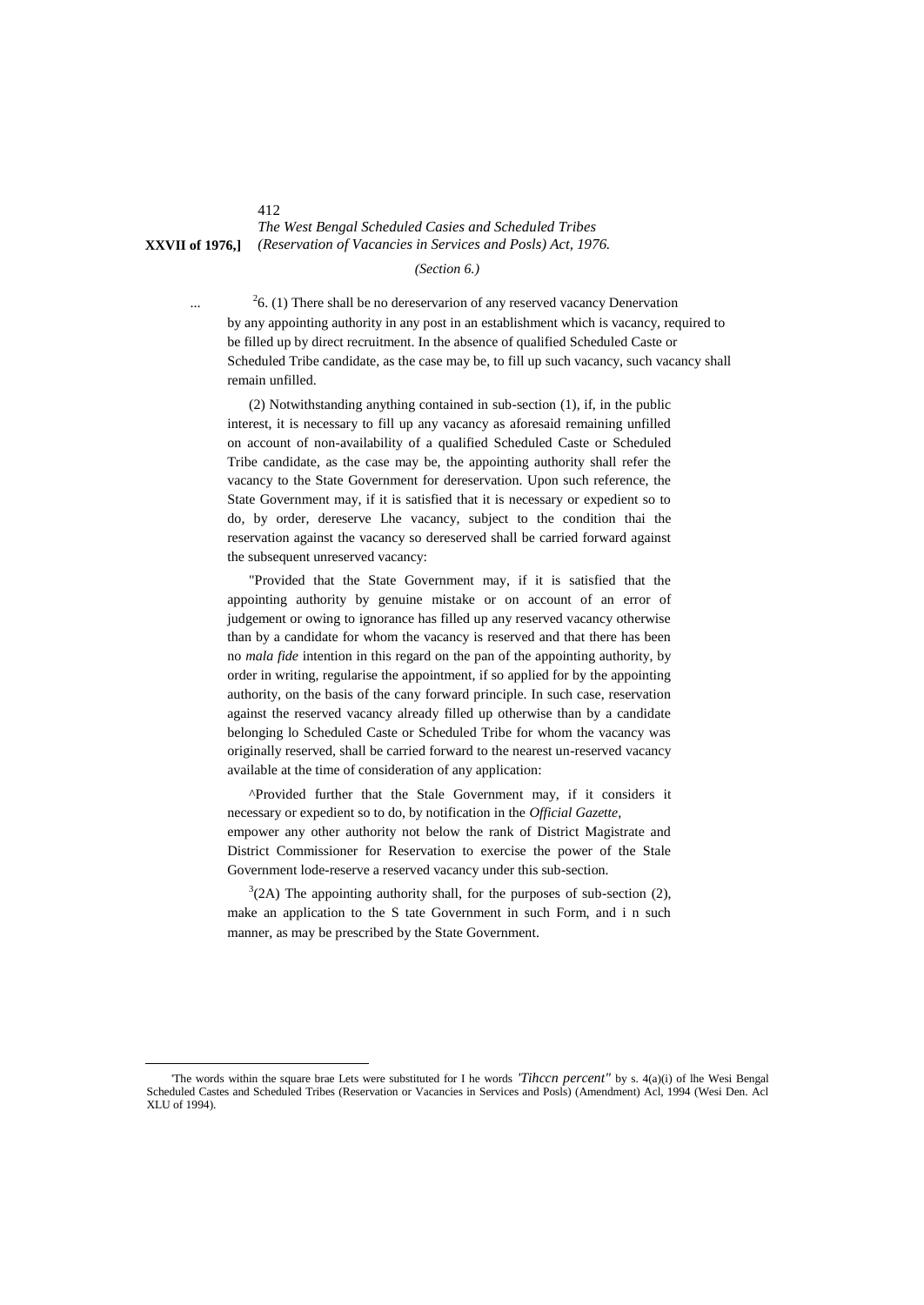#### 413 *The West Bengal Scheduled Casies and Scheduled Tribes (Reservation of Vacancies in Services and Posls) Act, 1976.* **[West Ben. Act**

#### *{Section 6A.)*

>. '(3) Notwithstanding anything contained in the foregoing provisions of this section or elsewhere in this Act. if, in the public interest, it is neccssary or expedient to fill up any vacancy in any post in any primary, secondary or higher secondary school in any district owned or aided by the Slate Government, caused by deputation or leave of the incumbent of that post for a period not exceeding ten months and remaining unfilled on account of non-availability of a qualified Scheduled Caste or Scheduled Tribe candidate, as ihe case may be, the appointing author!Ly may refer the vacancy IO the District Commissioner for Reservation, referred to in subsection (1), or subseciion (] A), as the case may be, of sect ion 6B, for that district for dereservation. Upon such reference, the District Commissi oner for Reservation as aforesaid may, i T he is satisfied that it is necessary or expedient so to do, by order, de re serve the vacancy, subject to the condition that the reservation against the vacancy so dereserved shall be carried forward against the subsequent unreserved vacancy in any such post caused by such

deputation or leave for such period.

Com mis-

**3 6A. (1)** The Slate Government may appoint any officer, not below Reservation. rank of Secretary to the Government of Wesl Bengal, to be the Commissi oner for Reservation, West Bengal (hereinafter referred to as the Commissioner).

*Explanation.*—Secretary shall include a Special Secretary.

(2) The Commissioner shall be responsible for ensuring reservation of vacancics in services and posts Tor the members of the Scheduled Casies and the Scheduled Tribes under this Act by an appointing authority'—

(a) having territorial jurisdiction throughout West Bengal, or  $3$ (al)

having its offices and fixed territorial jurisdiction in Calcutta, or

(b) having its offices in CalcuLta without having any fixed territorial jurisdiction.

> *Expluna lion.*—"Calcutta"shallmearilhelownof Calcutta as defined in section 3 of the Calcutta Police Acl, 1866. Ben, Au [v

.<br>or 1866

XXVII or me.]

#### *(Section 6B.)*

'(2A) (a) The Stale Governmcni may appoint an officer, not below the rank of Joint Secretary to the Government of West Bengal, to be the Joint Commissioner for Reservation, West Bengal (hereinafter referred ■ Lo as the Joint Commissioner), an officer, not below the rank of Deputy Secretary to the Government of West Bengal, to be the Deputy Commissioner for Reservation, West Bengal (hereinafter referred lo as lhe Deputy Commissioner), and an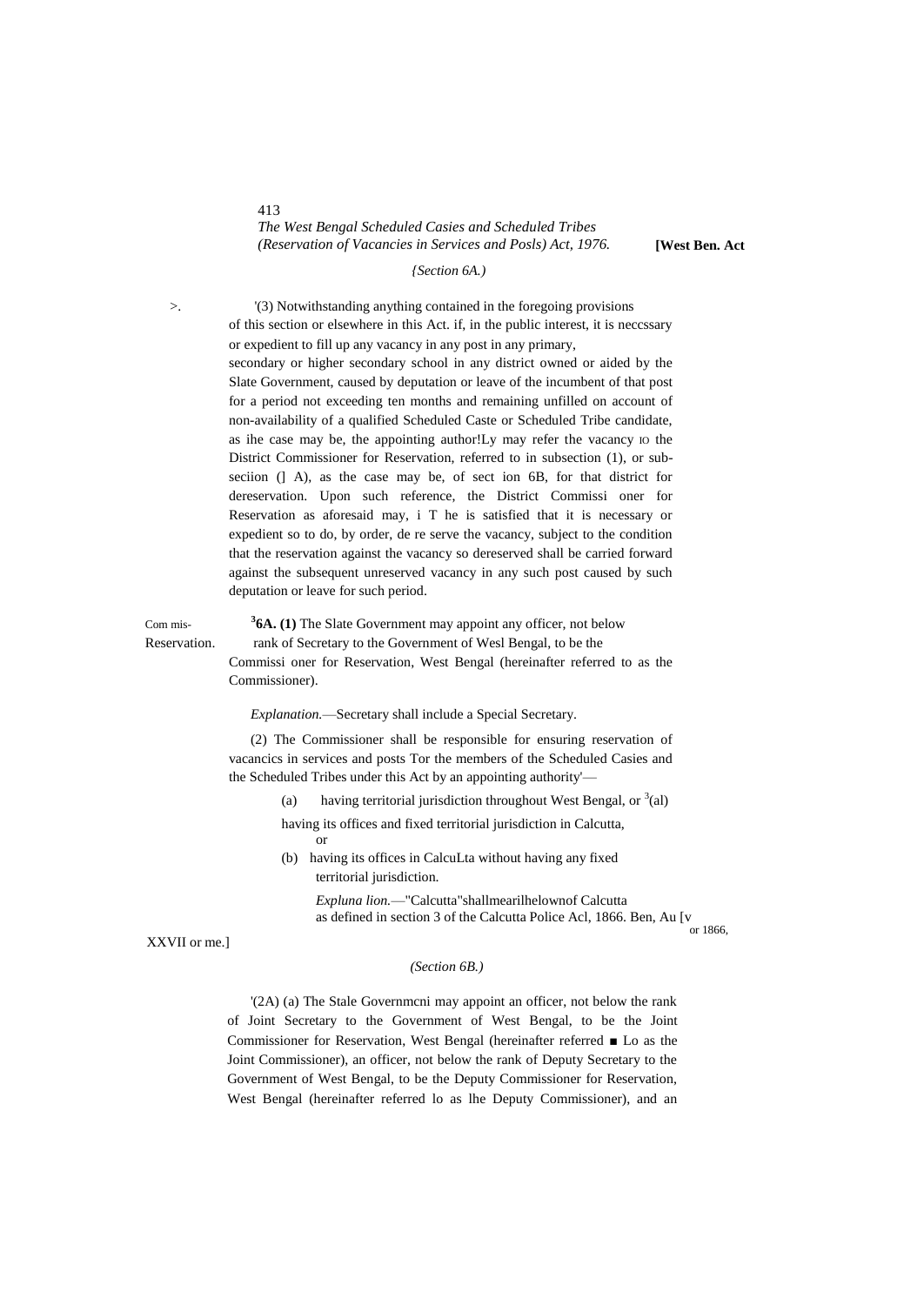#### 414 *The* Wtif *Bengal Scheduled Castes and Scheduled Tribes (Reservation of Vacancies it i Services and Pus is) Acr, J 976.*

,

officer, not below the rank of Assistant Secretary to lhe Government of West Bengal, to be the Assistant Commissioner for Reservation, West Bengal (hereinafter referred to as the Assistant Commissioner).

(b) The Joint Commissioner, the Deputy Commissioner, and the Assistant Commissioner shall have the powers of the Commissioner for the purposes of this Act, subject lo superintendence and control of the Commissioner.

(3) Ifany appointing authority referred loin sub-section (2)contravenes any provision of this Act and thereby commits an offence punishable under section 7, Lhe Commissioner or any officer, not below the rank of  $3$ [an Inspector of Backward Classes Welfare Department,] authorised by him in this behalf, may file a complaint in any court having jurisdiction against such appointing authority, and thereupon such court shall, subject to the provisions of section 8, take cognizance of such offence.

 $J(4)$  WTiere a complaint is filed in any court having jurisdiction against an appointing authority under sub-section (3) for contravening any provision of this Act and thereby committing an offence punishable under section 7, the burden of proof that no contravention of any provision of this Act has been made by him, shall lie with him.

<sup>J</sup>6B. (1) The Slate Government may appoint any District Magistra I e District of o district to be the District Commissioner Tor Reservation for that district (hereinafter referred to as the DislricL Commissioner).

Reservation

*Explanation.*—"District Magistrate" shall include an Additional District Magistrate.

. 'Sub-scclitjn (2A) was inserted by 6(1) of [he Wcsl Bengal Scheduled Casles and Scheduled Tribes (Reservation of Vacancies in Services and Posls) (Second Amendment) **Acl, 2000 (West Ben. Acl XXIV or 2000).**

<sup>2</sup>Thc words within [lie square brackets were substituted for lhe words "Inspector of Scheduled Casles and Tribes Welfare Depart meat," by s. 6(2), *ibid.*

Sub-section (4) was inserted by s. 4(2) of die Wcsl Bengal Schetluk-d Casles and Scheduled Tribes (Reservation of Vacancicsin Scrviccs and Peas) (A mend men!) Acl, 1996 (Wesi Ben. Acl XV of 1996).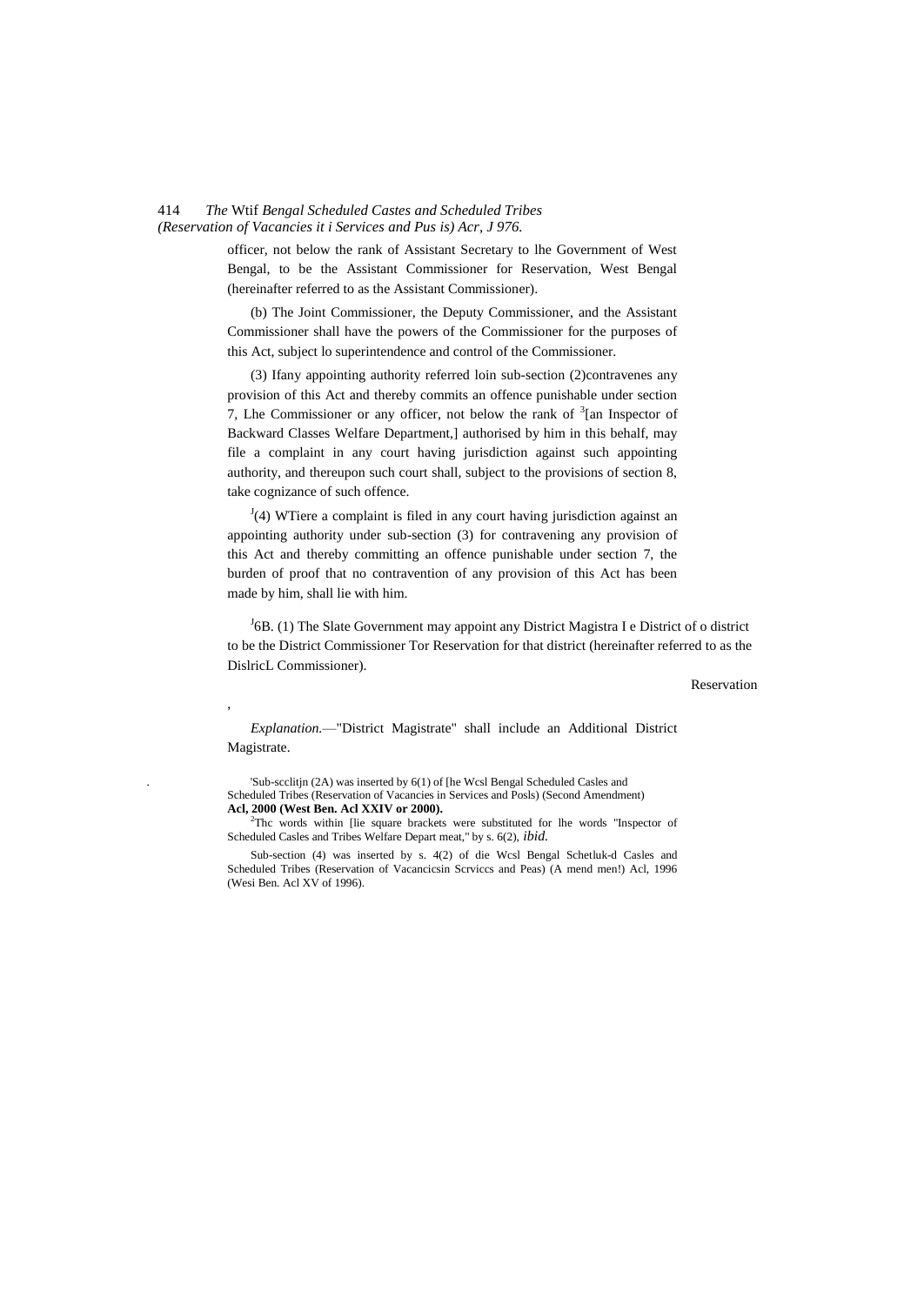*The West Bengal Scheduled Castes and Scheduled Tribes (Resen'alion of Vacancies in Services and Posls) Aa. 1976.* 415 **[West Ben. Acl**

*{Section 6C.)*

I\* \* \* \* \*

(2) The District Commissioner shall be responsible for ensuring reservation of vacancies in services and posls for ihe members of the Scheduled Casies and the Scheduled Tribes under ihis Acl by an appointing authority—

- (a) having territorial jurisdiction in the whole, or any part.oflhe district, or
- (b) having no fixed territorial jurisdiction in the district, bul having his office in the district to which the jurisdiction of the District Commissioner extends.

(3) If any appointing authority referred lo in sub-scction (2) contravenes any provision of ihis Acl and thereby commits an offence punishable under section 7, ihe District Commissioner or any officer,

not below the rank of <sup>7</sup>[an Inspector of Backward Classes Welfare Department,] authorised by Iiim in ihis behalf, may file a complaint in any court having jurisdiction against such appointing authority, and thereupon such court shall, subject lo Ihe provisions of section 8, take cognizancc of such offence.

 $\mathbf{a}^3$ (4) Where a complaint is filed in any court having jurisdiction against an appointing authority under sub-seclion (3) for contravening any provision of ihis Act and thereby committing an offence punishable under section 7, the burden of proof lhat no contravention of any provision of ihis Act has been made by him, shall lie with him.

Territorial<br>Jurisdiction. Jurisdiction. , . . ....................... ............................. . . . .

 $\overline{a}$ 

 ${}^{J}$ 6C. For ihe purposes of sections 6A and 6B,—

(a) lemional jurisdiction shall, in relation lo an appointing authority, mean ihe area to which its administrative jurisdiction extends; and

<sup>&</sup>lt;sup>3</sup> Sub-sec lion (I A) wns omiued by s, 7(1) or ihe West Bung a I Scheduled Castes and Scheduled Tribes (Reservation of Vacancies in Services and Posts) (Second Amend men 0 Act, 2000 (Wesl Ben. AelXXtV of 2000). Priorlo ill is omission this sub-scclion was inserted by s. 5(1) or ihe West Bengal Scheduled Casies and Scheduled Tribes (Reservation of Vacancies in Services and Posts) (Amendment) Acl, 19% (Wesl Ben. Acl XV of 1996).

<sup>&</sup>quot;The words within ihe square b nickels were substituted for ihe words "Inspector of Scheduled Casies and Tribes Welfare Department." by s. 7(2) of ihe West Bengal Scheduled Castes and Scheduled Tribes (Rescrvalion of Vacancies in Services and Posts) (Second A mend men l) Acl, 2000 (West Hen. Acl XXIV of 2000),

<sup>^</sup>Sub-section (4) was inserted by s. 5(2) oT ihe Wesl Bengal Scheduled Castes and Scheduled Tribes (Kescrvationor Vacancies in Services and Posls) (A mend mem) Act, 1996 /Mf.\*.,-! \* - t VI' -I" Kin£l

<sup>&#</sup>x27;The words wilhin the square brackets were substituted for the words "he shall be punishable with fine which may extend to two hundred and fifty rupees:" by s, 6 of the West Bengal Scheduled Caitw and Scheduled Tribes (Rustrvalion of Vacancies in Scrvitcs and Posls) (Amendment) A:t. 1996 (West Ben. Act XV of 1996).

<sup>&</sup>quot;Th: words within the square brackets were substituted for the words "the Schedule." by s. 8of(hi2 WeslBcngilSchcdutcd Casles and Scheduled Tribes (Rcjervniicw ofVacanciis in Services and Posts) (Second Amendment) Acl. 2000 (West Ben. Acl XXIV of 2000).

<sup>■</sup>The words within the square brackets were inserted by s. 9(1)(a), *ibid.* 

<sup>&#</sup>x27;'The words within [he square brackets were suhslllnlcd for (he ivnrris "finnnriil "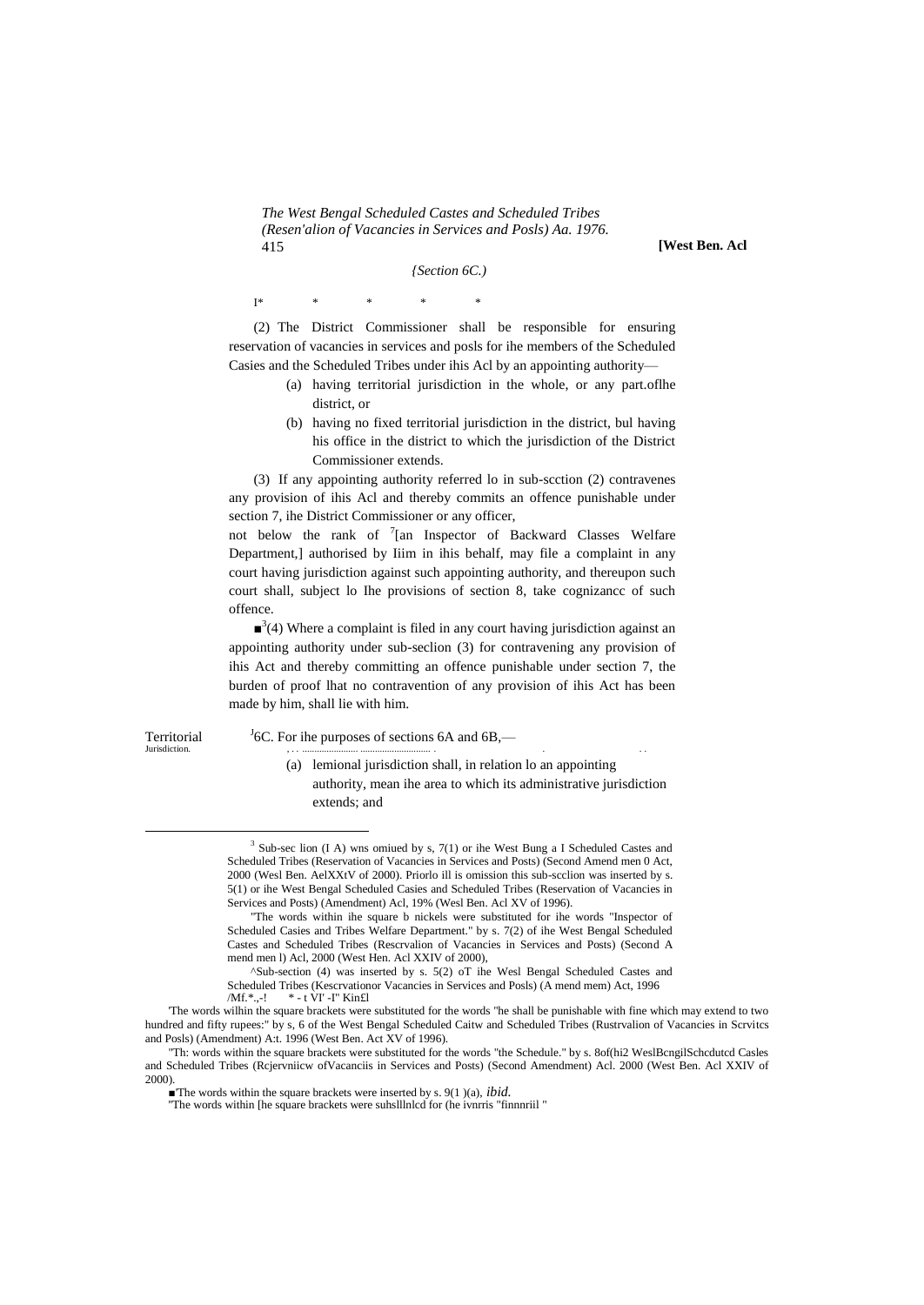416 *The* Wtif *Bengal Scheduled Castes and Scheduled Tribes (Reservation of Vacancies it i Services and Pus is) Acr, J 976.*

> (b) an appoiniing authority, whose administrative jurisdiction docs not extend lo any fixed area, shall be deemed lo be an appointing authority without having any fixed territorial jurisdiction,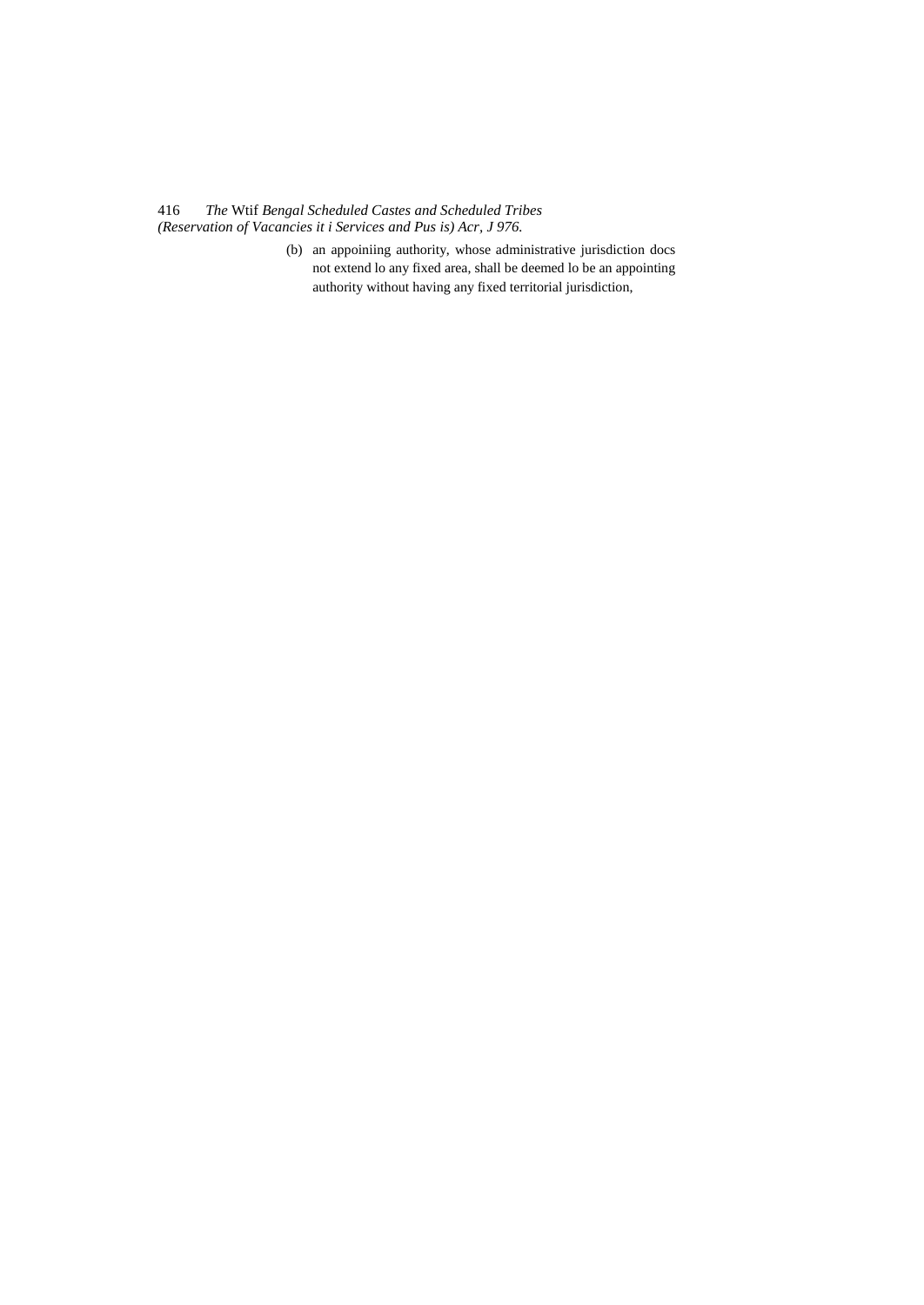*The West Bengal Scheduled Casles and Scheduled Tribes (Reservation of Vacancies in Sen'iccs and Pons) Act, 1976.* 417

*(Sections 7-!2.) ^*

7, If an appointing authority makes an appointment in conira- Penally, vcnlion of the provisions of icciion 4 or section 5, '[or fails lo maintain records, or to furnish the annual return, referred lo in sub-section (1) of section 12, lie shall be punishable with imprisonment for a term of five years, or with fine of two thousand and five hundred rupees, or with both:J

Provided [hat nothing contained in this section shall apply in relation to an appointment to any service or post of which the appointing authority is the **Governor.**

8. No prosecution for an offence under this Act shall be instituted exccpi by, or with the sanction of, the Slate Government.

9. No suit, prosecution or other legal proceeding shall lie against any person for anything which is in good faith done or intended lo be done under this Act,

10. If any difficulty arises in giving effect to the provisions of this Acl, the State Government may take such steps or issue such orders not inconsistent with the provisions or Ihis Act, as the State Government may consider necessary for removing the difficulty.

II, The State Government may, by order published in the *Official Gazette,* add to, amend or alter <sup>2</sup>[any Schedule.]

12. (1) Every appointing authority shall maintain such records  $4$ [and documents] as may be prescribed by rules made in this behalf and shall furnish Lo the S tate Government in the prescribed man ner an annu al report on the appointments made by it, during the previous "'[year reckoned according to the British calender.]

(2) Any officer authorised by the Stale Government in that behalf may inspect any rccords or documents which are maintained in relation to appointments made by such appointing authority.

Cognizance ofolTenccs.

Protection of union taken in good faith.

Removal of difficulties.

Power to amend Llie Schedule.

Submission or Dnnual report, maintenance of ether records anil inspection theieon.

XXVII of 1976.]

1

<sup>4</sup> This paragraph was substituted Tor Ihe original paragraph (i) by s. 7(1) of (he West Bengal Scheduled Castes and Scheduled Tribes (Reservation of Vacancies in Services and Posls) (Amendment) Acl, 1994 (Wesl Ben. Acl XLII of 1994).

The words within die square brackets were subslilulcd (or the words "A rosier or fifty vacancies" by s. I0(2)(a) or the Scheduled Casies and Scheduled Tribes (Reservation or Vacancies in Services and Posls) (Second Amendment) Acl, 2000 (West Ben. Acl XXtV or **2000),**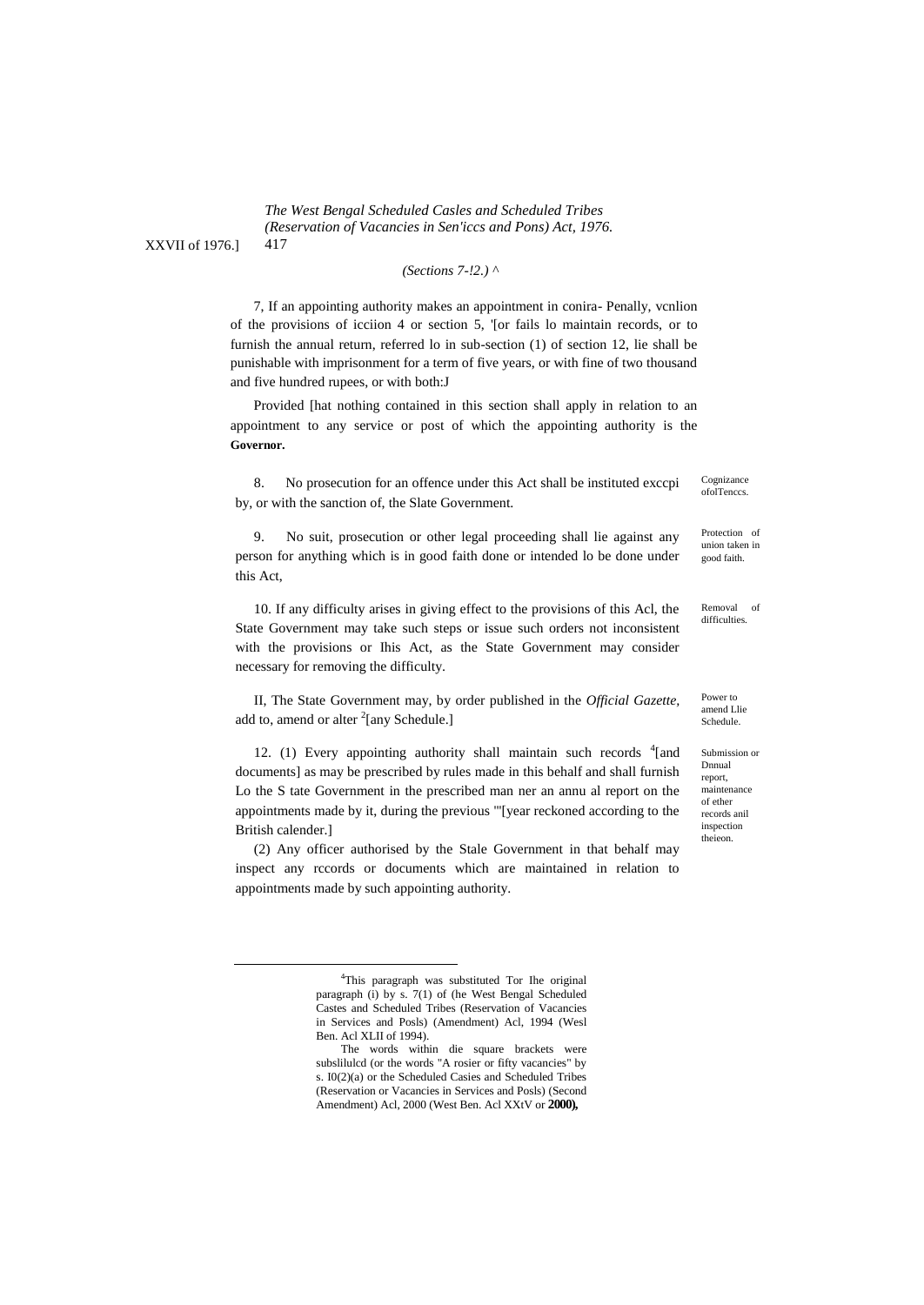# *The West Bengal Scheduled Casies and Scheduled Tribes (Reservation of Vacancies in Services and Posls) Act, 1976.* **[West Ben. Act**

#### *(Section 13 and Schedule /.)*

(3) Ii shall be ihe duly of the appointing aulhorily to produce such records or documents Tor Inspection by ihe officer auhorised under subscction (2), and furnish such information or afford such assistance as may be necessary Tor him lo cany out his functions under ihis Act.

(4) Notwithstanding anythingcontained in '[the WeslBengal Services (Duties, Rights and Obligations of ihe Government Employees) Rules, 1980,J any member of any Scheduled Castes or any Scheduled Tribes who is adversely affected on account of the non-compliance with the provisions of this Acl or the rules made thereunder by any appointing aulhorily, may bring the fact to the notice of the Stale Government and upon application made by him the State Government may call for such records or take such action thereon as it may think fit.

Power io<br>make rules.

#### 13. (1) The State Government may make rules Tor carrying out the

purposes of this Act.

(2) In particular and without prejudice to the generality of the foregoing power such rules may provide for all or any of the following matters, namely:—

- (a) form in which every establishment shall submit annual report lo ihe State Government regarding the number of persons recruited in such establishment;
- (b) any other matter which has to be or may be prescribed by rules made in this behalf.

#### : [SCHEDULE I]

#### *(iSee* section 4.)

The reservation for the members of the Scheduled Castes and the Scheduled Tribes in services or posts in an establishment shall be given effect to in the following manner, namely:—■

> $3(i)$  "[A roster of one hundred vacancies] will be necessary to give effect to the reservation of vacancies for the Scheduled Castes and the Scheduled Tribes <sup>5</sup>[for direct recruitment]. The roster given below shall be adopted for the purpose by each establishment.

418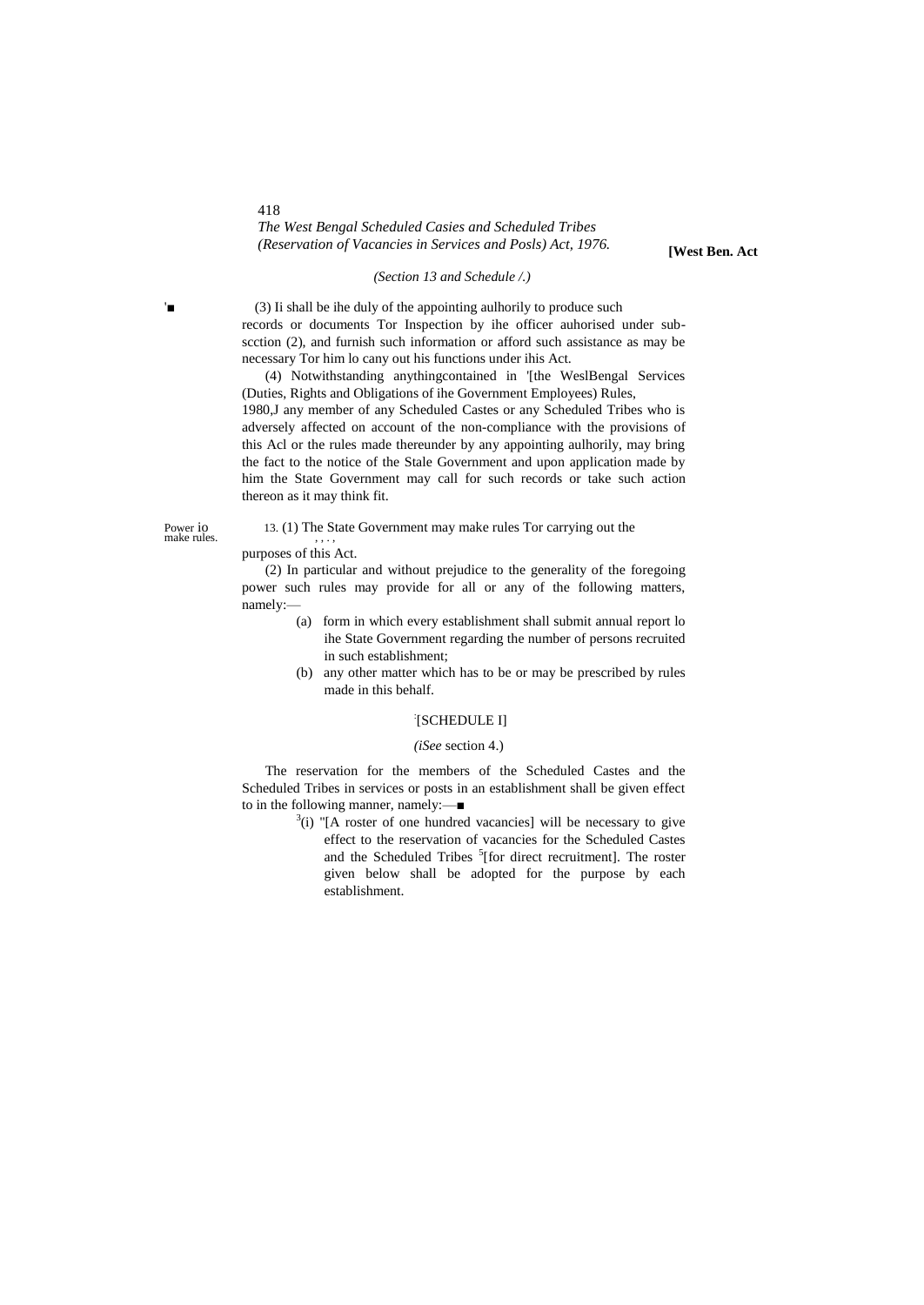419

# *The West Bengal Scheduled Casies and Scheduled Tribes* **XXVII of 1976.]** *(Reservation of Vacancies in Services and Posls) Act, 1976.*

# *(Schedule I.)*

| 1st vacancy   | Scheduled Caste  |
|---------------|------------------|
| 2nd vacancy   | Unreserved       |
| 3rd vacancy   | Unreserved       |
| 4th vacancy   | Scheduled Tribe  |
| 5th vacancy   | Unreserved       |
| 6th vacancy   | Unreserved       |
| 7lh vacancy   | "Scheduled Caste |
| 8lh vacancy   | "Unreserved      |
| 9th vacancy   | Unreserved       |
| IOLh vacancy  | ., Unreserved    |
| 11th vacancy  | Scheduled Caste  |
| 12 th vacancy | Unreserved       |
| 13th vacancy  | Unreserved       |
| L4ih vacancy  | Unreserved       |
| 15th vacancy  | Scheduled Caste  |
| I6lh vacancy  | Unreserved       |
| I7lh vacancy  | Unreserved       |
| ISLh vacancy  | Scheduled Caste  |
| 19 th vacancy | Unreserved       |
| 20th vacancy  | Unreserved       |
| 21st vacancy  | Scheduled Caste  |
| 22nd vacancy  | Unreserved       |
| 23rd vacancy  | Unreserved       |
| 24 ih vacancy | Scheduled Tribe  |
| 25 ih vacancy | Unreserved       |
| 26lh vacancy  | Unreserved       |
| 27lh vacancy  | Unreserved       |
| 28th vacancy  | Scheduled Caste  |
| 29th vacancy  | ., Unreserved    |
| 30 Ih vacancy | ., Unreserved    |
| 31st vacancy  | ., Unreserved    |
| 32nd vacancy  | Scheduled Caste  |
| 33rd vacancy  | Unreserved       |
| 34th vacancy  | Unreserved       |
| 35th vacancy  | ., Unreserved    |
| 36th vacancy  | Scheduled Caste  |
| 37th vacancy  | Unreserved       |
| 38lh vacancy  | Unreserved       |
| 39th vacancy  | Unreserved       |
| 40th vacancy  | Scheduled Caste  |
| 41SL vacancy  | Unreserved       |
| 42nd vacancy  | Unreserved       |
| 43rd vacancy  | Scheduled Tribe  |
| 44th vacancy  | Unreserved       |
| 45th vacancy  | Unreserved       |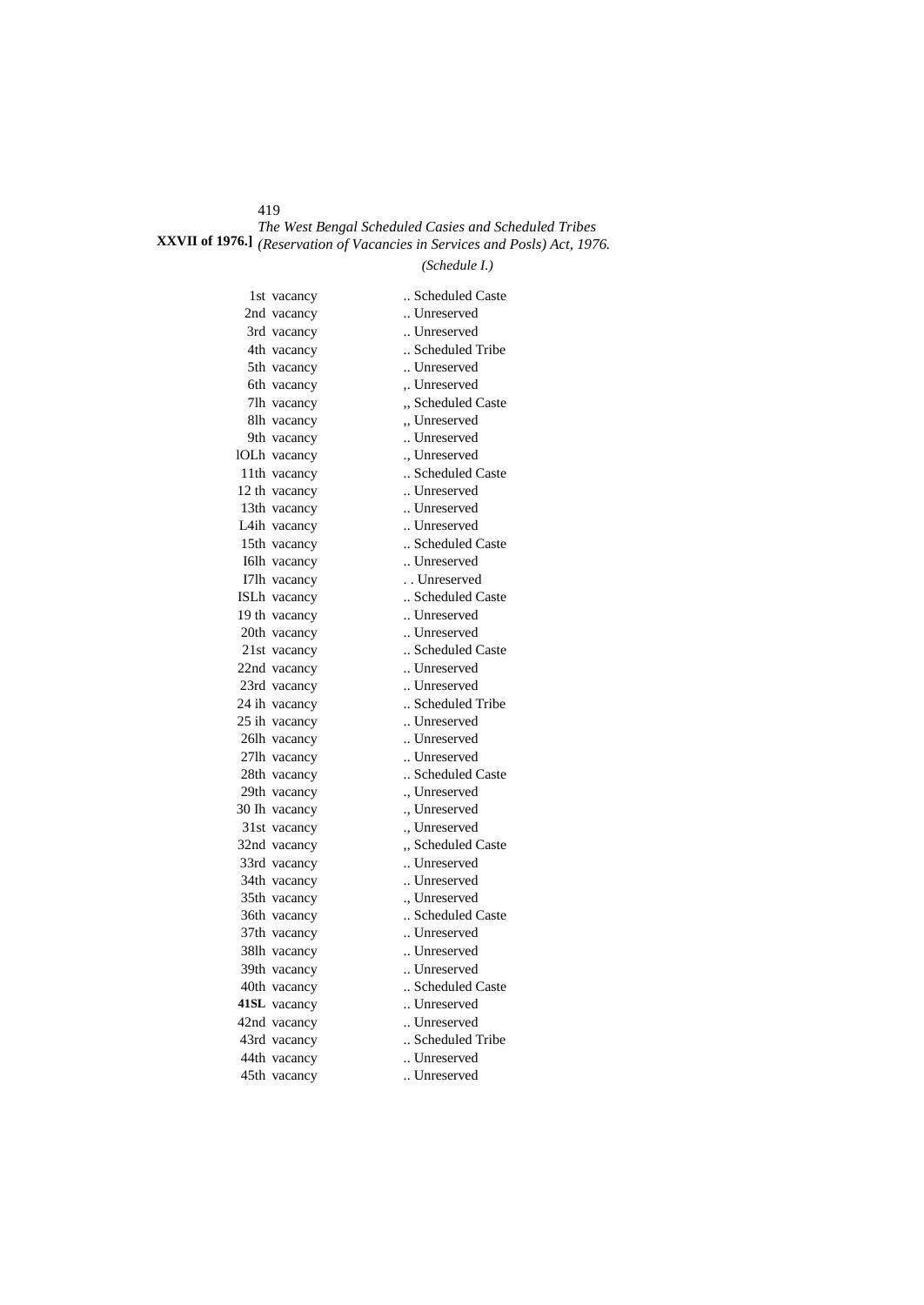# 418 *The West Bengal Scheduled Castes and Scheduled Tribes (Reservation of Vacancies in Sen'ices and Posls) Act, J976.*

### **[West Ben,. Acl**

| (Schadidc!.)               |                 |
|----------------------------|-----------------|
| 47ih vacancy               | Scheduled Caste |
| 48ih vacancy               | Unreserved      |
| 4 <sup>1</sup> Jlh vacancy | Unreserved      |
| f50tti vacancy             | Unreserved      |
| 5Isi vacancy               | Scheduled Caste |
| 52nd vacancy               | Unreserved      |
| 53rd vacancy               | Unreserved      |
| 54ih vacancy               | Scheduled Tribe |
| 55ih vacancy               | Unreserved      |
| 56th vacancy               | Unreserved      |
| 57th vacancy               | Scheduled Caste |
| 58th vacancy               | Unreserved      |
| 59th vacancy               | ., Unreserved   |
| 60th vacancy               | Unreserved      |
| 61st vacancy               | Scheduled Caste |
| 62nd vacancy               | Unreserved      |
| 63rd vacancy               | Unreserved      |
| 64th vacancy               | Unreserved      |
| 65lh vacancy               | Scheduled Caste |
| 66th vacancy               | Unreserved      |
| 67 111 vacancy             | Unreserved      |
| 68th vacancy               | Scheduled Caste |
| 69th vacancy               | Unreserved      |
| 70ih vacancy               | Unreserved      |
| 71st vacancy               | Scheduled Caste |
| 72nd vacancy               | Unreserved      |
| 73rd vacancy               | Unreserved      |
| 74lh vacancy               | Scheduled Tribe |
| 75th vacancy               | Unreserved      |
| 76th vacancy               | Unreserved      |
| 77lh vacancy               | Unreserved      |
| 78th vacancy               | Scheduled Caste |
| 79lh vacancy               | Unreserved      |
| 80th vacancy               | Unreserved      |
| SI si vacancy              | Unreserved      |
| 82nd vacancy               | Scheduled Caste |
| 83rd vacancy               | Unreserved      |
| 84th vacancy               | Unreserved      |
| 85 th vacancy              | Unreserved      |
| 86th vacancy               | Scheduled Caste |
| 87th vacancy               | Unreserved      |
| 88lh vacancy               | Unreserved      |
| 89th vacancy               | Unreserved      |
|                            |                 |

The figures, letters and words within ih: squan: brackets were luhs

figures, lencrs and words "5Qlh vacancy .. Unreserved." hy s. I0(2)(c) of Castes and Sdirduled Tribes (Rcscrvalion of Vacancies in Services and *Posts)* 

*(Second* **AmcndmtnO Act. 2000 (W^si Bttv Act XXn/<\C ^CYYVi**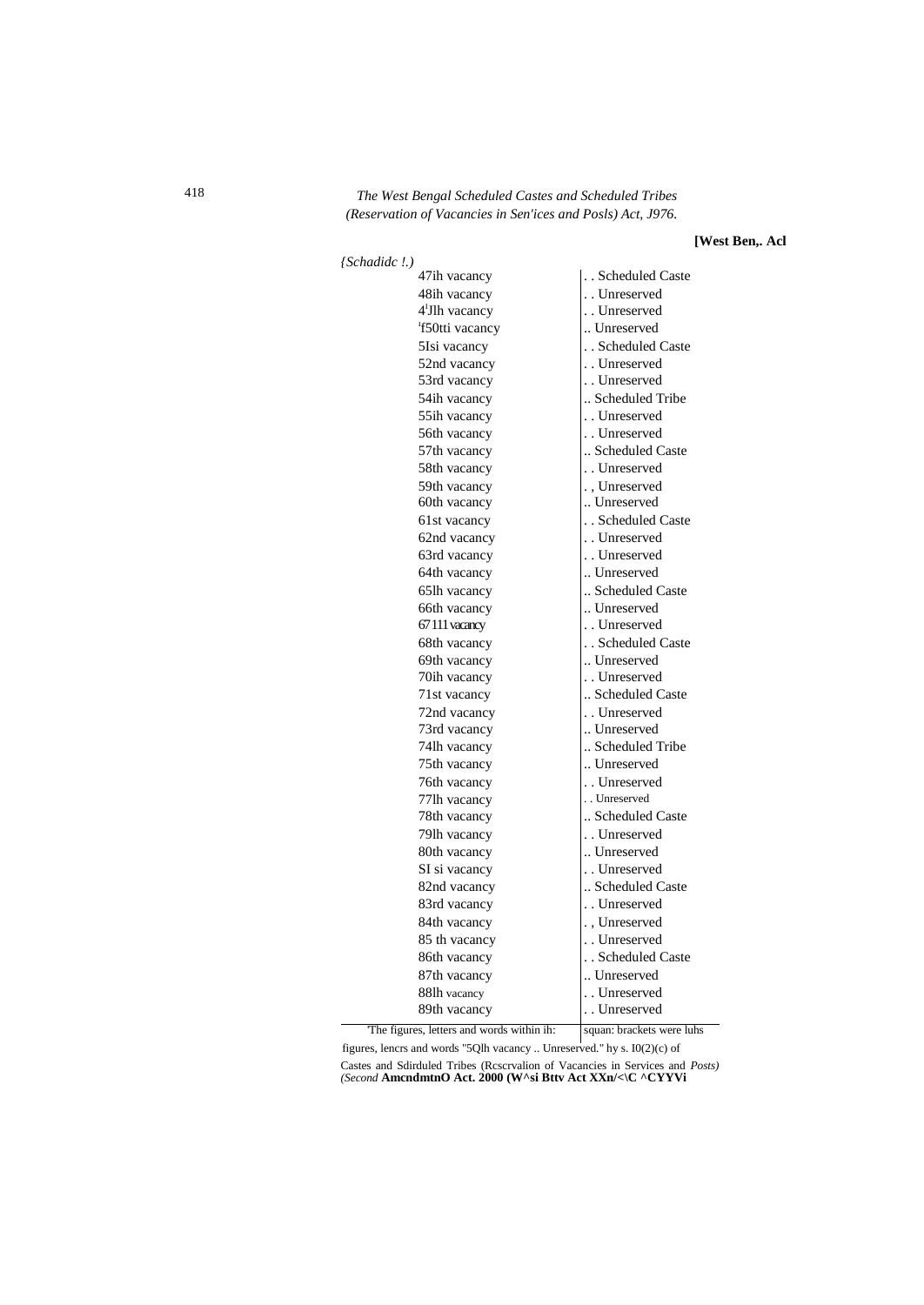#### **XXVn of 1976.]**

| 421           |                                                                         |            |
|---------------|-------------------------------------------------------------------------|------------|
|               | (iSchedule I.)<br>The West Bengal Scheduled Casies and Scheduled Tribes |            |
| 90lh vacancy  | Scheduled Caste                                                         | Act, 1976. |
| 91st vacancy  | Unreserved                                                              |            |
| 92nd vacancy  | Unreserved                                                              |            |
| 93rd vacancy  | Scheduled Tribe                                                         |            |
| 94th vacancy  | Unreserved '                                                            |            |
| 95th vacancy  | Unreserved                                                              |            |
| 96th vacancy  | Unreserved                                                              |            |
| 97th vacancy  | Scheduled Caste                                                         |            |
| 98th vacancy  | Unreserved                                                              |            |
| 99th vacancy  | Unreserved                                                              |            |
| 100th vacancy | Unreserved.                                                             |            |
|               |                                                                         |            |

- (ii) A register shall be maintained for giving effect to the instructions contained in paragraph (i).
- (iii) Before making an appointment by direct recruitment, the appointing aulhorily shall ascertain by consulting Ihe register whether ihe vaconcy is reserved or unreserved and if it is reserved, Tor whom it is so reserved. Immediately after an appointment is made the particulars thereof shall be entered in the register and signed by the appointing authority.
- (iv) The roster is a running account from year to year and shall be maintained accordingly. If recruitment in a particular year stops at a particular point of the cycle, say at ihe 5lh point, recruitment in ihe subsequent year shall begin at the next point, i.e., at the 6th point. i\* \* \* \*
	- *i\* \* \* \**
- (vii) The roster shall be maintained separately for permanent and temporary vacancies.
- (viii) A vacancy due to whatever cause, except termination of service during probation, shall be treated as a fresh vacancy.
	- $3*$  \* \* \*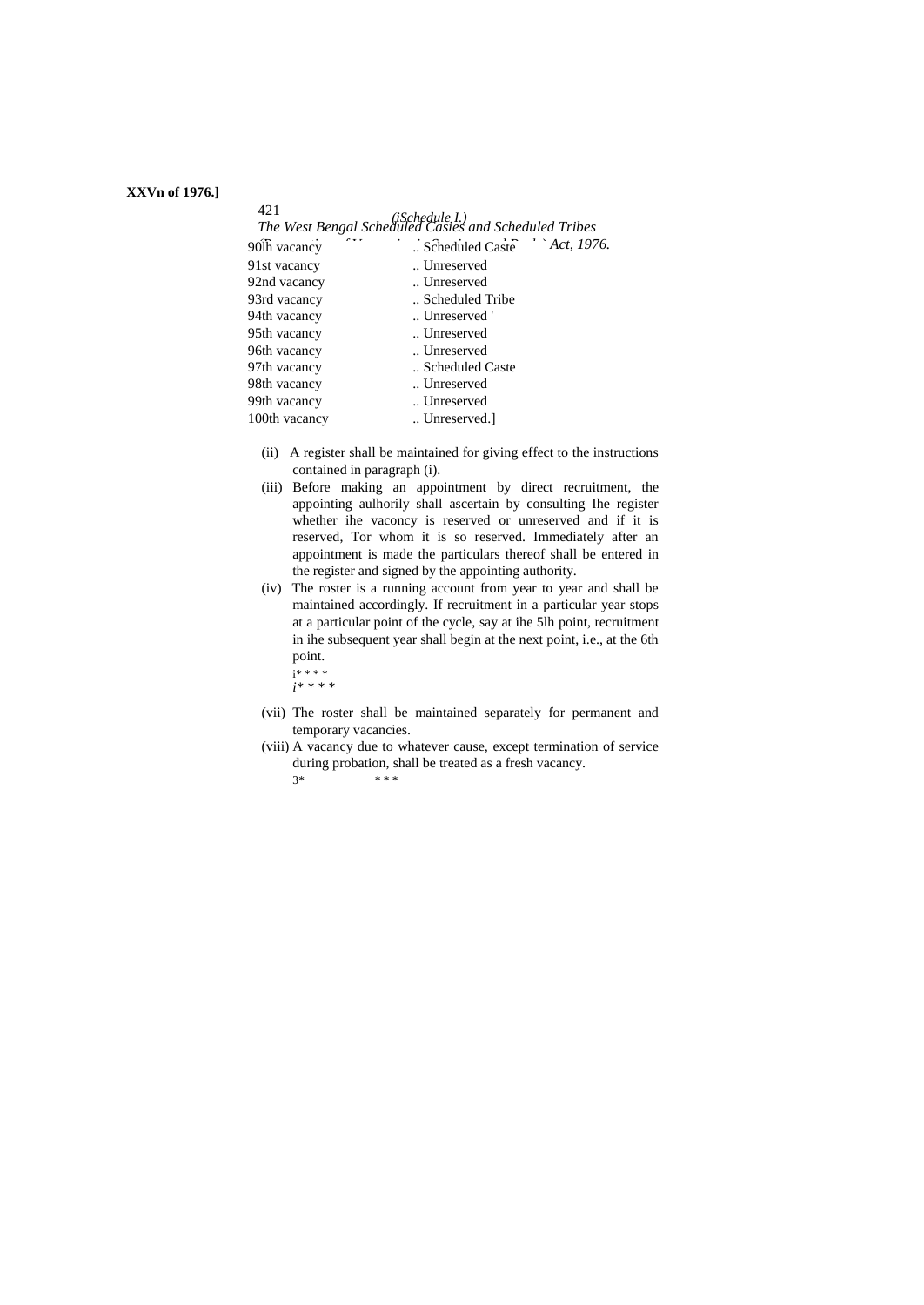422 *The* Wtif *Bengal Scheduled Castes and Scheduled Tribes (Reservation of Vacancies it i Services and Pus is) Acr, J 976.*

**[West Ben. Act**

#### *. (Schedule //.)*

### **v 'SCHEDULE II**

#### *(See* section 5.)

The reservation for the members of the Scheduled Castes and the Scheduled Tribes in vacancies to be filled up by promotion in an establishment shall be given effect lo in the following manner, namely:—

(i) A roster of fifty vacancies will be necessary to give effeci to ihe reservation for the members of the Scheduled Castes and the Scheduled Tribes in vacancies to be filled up. The roster given below shall be adopted far the purpose by each establishment.

|      |               | <b>Scheduled Caste</b> |
|------|---------------|------------------------|
|      |               | Unreserved             |
| 1st  | vacancy       | Unreserved             |
| 2nd  | vacancy       | <b>Scheduled Tribe</b> |
| 3rd  | vacancy       | Unreserved             |
| dth  | vacancy       | Unreserved             |
| 5th  | vacancy       | <b>Scheduled Caste</b> |
| 6th  | vacancy       | <b>Unreserved</b>      |
| 7th  | vacancy       | Unreserved             |
| 8th. | vacancy       | Unreserved             |
| 9th. | vacancy       | Scheduled Caste        |
|      | 10th vacancy  | Unreserved             |
|      | 11th vacancy  | Unreserved             |
|      | 12th vacancy  | Unreserved             |
|      | 13th vacancy  | <b>Scheduled Caste</b> |
|      | 14th vacancy  | Unreserved             |
|      | 15 t vacancy  | Unreserved             |
| h    | vacancy       | <b>Scheduled Caste</b> |
|      | 16th vacancy  | Unreserved             |
|      | I7lh vacancy  | <b>Unreserved</b>      |
|      | 18th vacancy  | <b>Scheduled Caste</b> |
|      | 19th vacancy  | <b>Unreserved</b>      |
|      | 20th vacancy  | Unreserved             |
| 21   | vacancy       | <b>Scheduled Tribe</b> |
| st   | vacancy       | Unreserved             |
|      | 22n vacancy   | Unreserved             |
| d    | vacancy       | Unreserved             |
|      | 23r vacancy   | <b>Scheduled Caste</b> |
| d    | vacancy       | Unreserved             |
|      | 24 Ih vacancy | Unreserved             |
| 25t  | vacancy       | Unreserved             |
| h.   | vacancy       |                        |
|      | 26th vacancy  |                        |
| 27th |               |                        |
| 28th |               |                        |
| 29th |               |                        |
| 30th |               |                        |
| 31st |               |                        |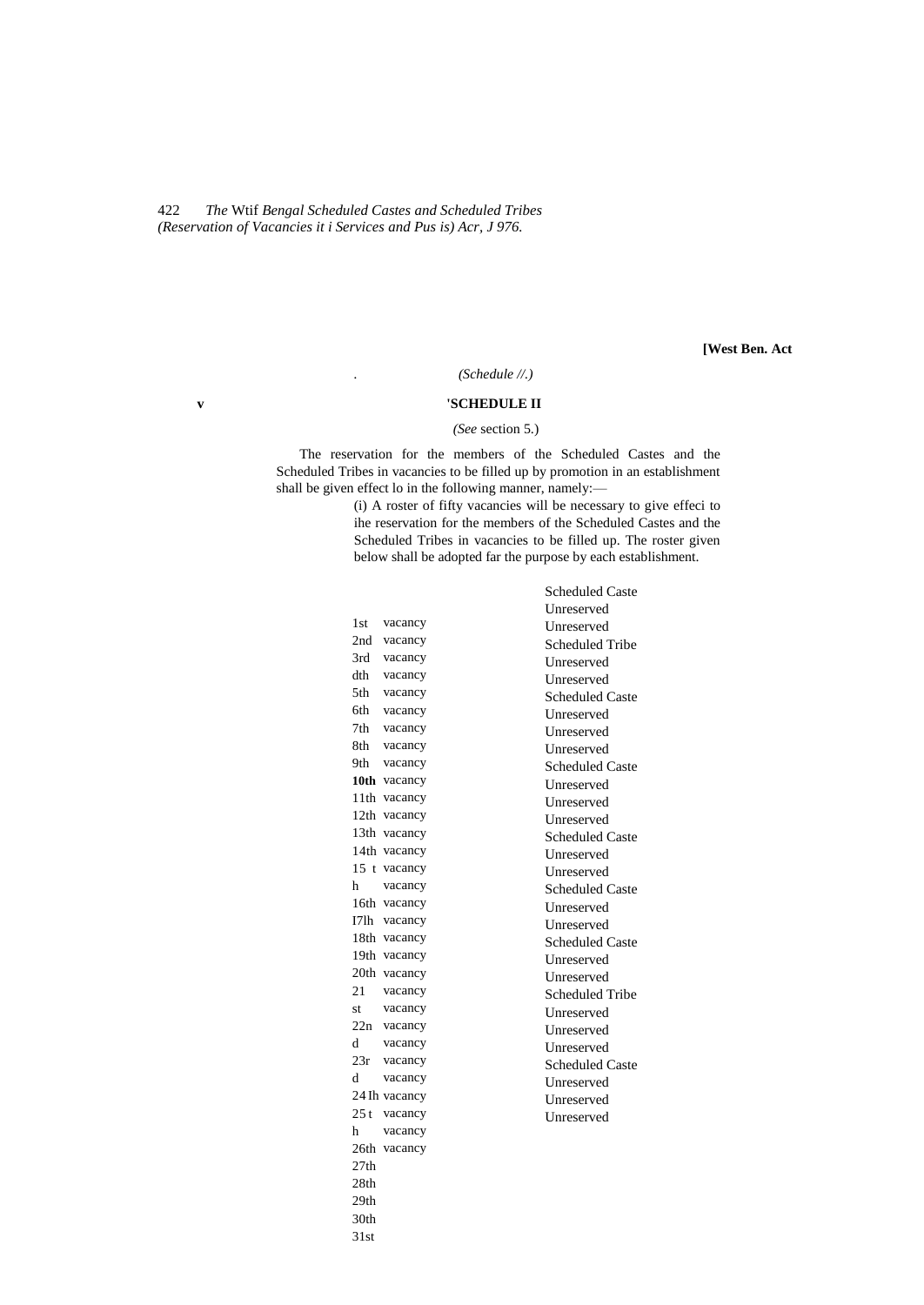|                 |                       | (Schedule II.)           |                 |
|-----------------|-----------------------|--------------------------|-----------------|
|                 |                       | 32nd vacancy             | Scheduled Caste |
|                 |                       | 33rd vacancy             | Unreserved      |
|                 |                       | 34th vacancy             | Unreserved      |
|                 | The Wesi<br>(Reservat | 35th vacancy             | Unreserved      |
|                 | 423                   | 36lh vacancy             | Scheduled Caste |
| XXVII of 1976.1 |                       | 37 <sub>ih</sub> vacancy | Unreserved      |
|                 |                       | 3 8 ill vacancy          | Unreserved      |
|                 |                       | 39ih vacancy             | Unreserved      |
|                 |                       | 40t!i vacancy            | Scheduled Caste |
|                 |                       | 41st vacancy             | Unreserved      |
|                 |                       | 42nd vacancy             | Unreserved      |
|                 |                       | 43rd vacancy             | Scheduled Tribe |
|                 |                       | 44ih vacancy             | Unreserved      |
|                 |                       | 45th vacancy             | Unreserved      |
|                 |                       | 46lh vacancy             | Unreserved      |
|                 |                       | 47th vacancy             | Scheduled Casle |
|                 |                       | 48th vacancy             | Unreserved      |
|                 |                       | 49th vacancy             | Unreserved      |
|                 |                       | 50th vacancy             | Unreserved      |
|                 |                       |                          |                 |

- (ii) A register shall be maintained for giving effect to the instructions contained in paragraph (i).
- (iii) Before giving any promotion, lhe appointing authority shall ascertain by consulting the register whether the vacancy is reserved or unreserved and ifii is reserved, for whom it is so reserved. Immediately after a promotion is given, the particulars thereof shall be entered in the register and signed by lhe appointing authority,
- Civ) The roster is a running account from year to year and shall be maintained accordingly. If promotion in a particular year slops at a particular point of lhe cycle, say, at the 5th point, promotion in lhe subsequent year shall begin at lhe next point, that is, ai the 6ih point.
- (v) The roster shall be maintained separately for permanent and temporary vacancies.
- (vi) A vacancy due to whatever cause, except termination of service during probation, shall be treated as a fresh vacancy.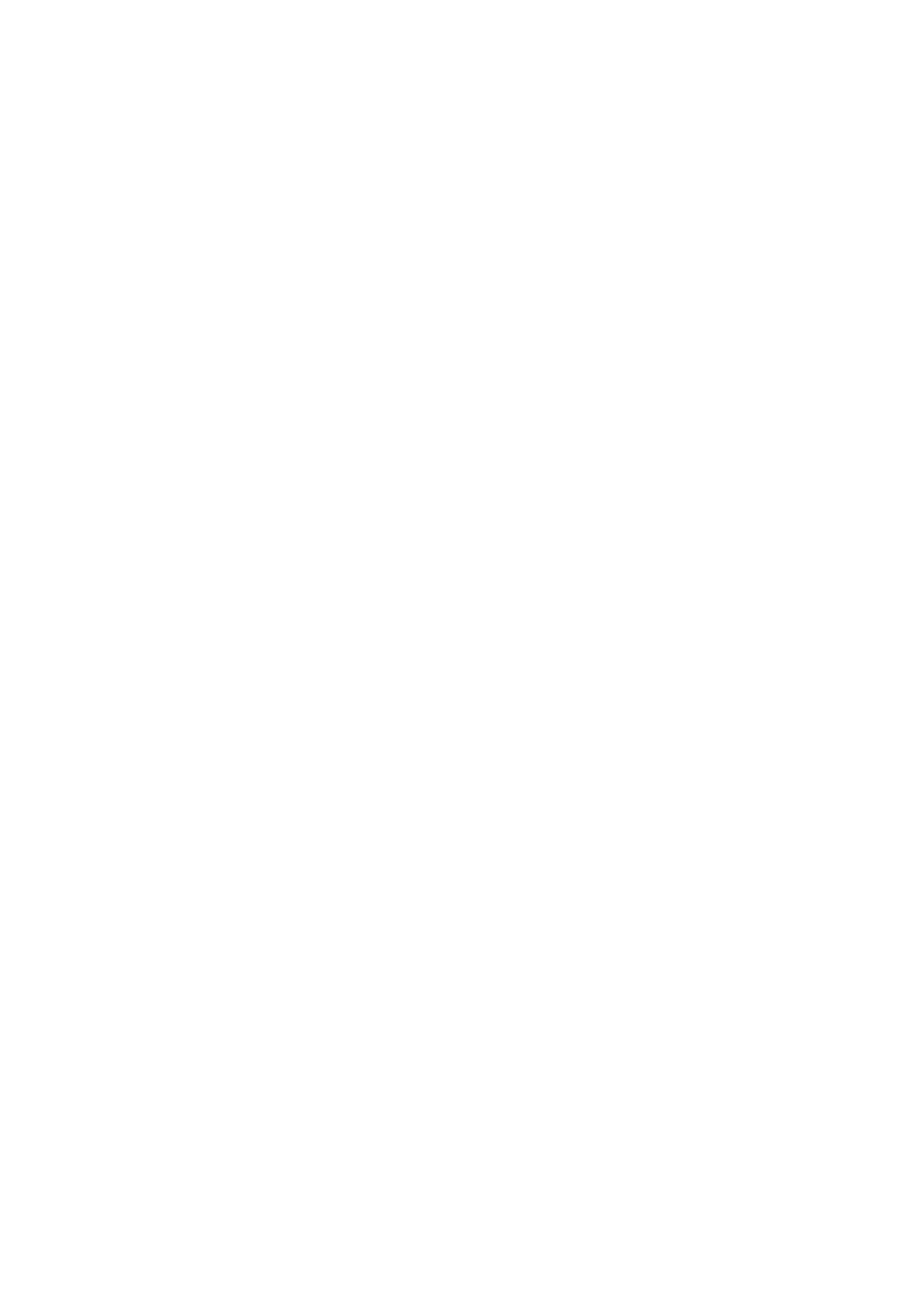# **GOVERNMENT OF WEST BENGAL LAW**

## **DEPARTMENT Legislative**

# **West Bengal Act XI of 2000**

# **THE WEST BENGAL SCHEDULED CASTES AND SCHEDULED TRIBES (RESERVATION OF VACANCIES IN SERVICES AND POSTS) (AMENDMENT) ACT, 2000.**

*[Passed by the West Bengal Legislature.]*

[Assent of the Governor was first published in lhe *Calcutta Gazette, Extraordinary,* of lhe 11 th April, 2000.]

*. [11th April, 2000.]*

*An Act to amend the West Bengal Scheduled Casles and Scheduled Tribes (Reservation of Vacancies in Services and Posts) Act, 1976.*

WHEREAS it is expedient lo amend the West Bengal Scheduled Castes and Scheduled Tribes (Reservation of Vacancies in Services and Posts) Act, 1976, for the purpose and in the manner hereinafter appearing;

Wcsl Ben, Acl XXV11 of 1976.

[t is hereby enacted in lhe Fifty-first Year of the Republic of India, by the Legislature of West Bengal, as follows:—

1. (1) This Act may be called the West Bengal Schedued Castes and Scheduled Tribes (Reservation of Vacancies in Services and Posls) (Amendment) Act, 2000.

(2) It shall be deemed to have come into force on lhe 3rd day of January, 2000.

2. In section 5 of lhe West Bengal Scheduled Casles and Scheduled Tribes (Reservation of Vacancies in Services and Posts) Act, 1976 (hereinafter referred to as lhe principal ACL), for clause (b), lhe following clause shall be substituted, and shall be deemed to have been substituted, with effect from the 1st day of January, 1996:—

"(b) there shall be no reservation in any posL in a scale of pay, the maximum of which exceeds Rs. 18,300;".

Short tide and commencement

Amendment ot section 5 of Wesi Ben. AciXXVtl ofl 976.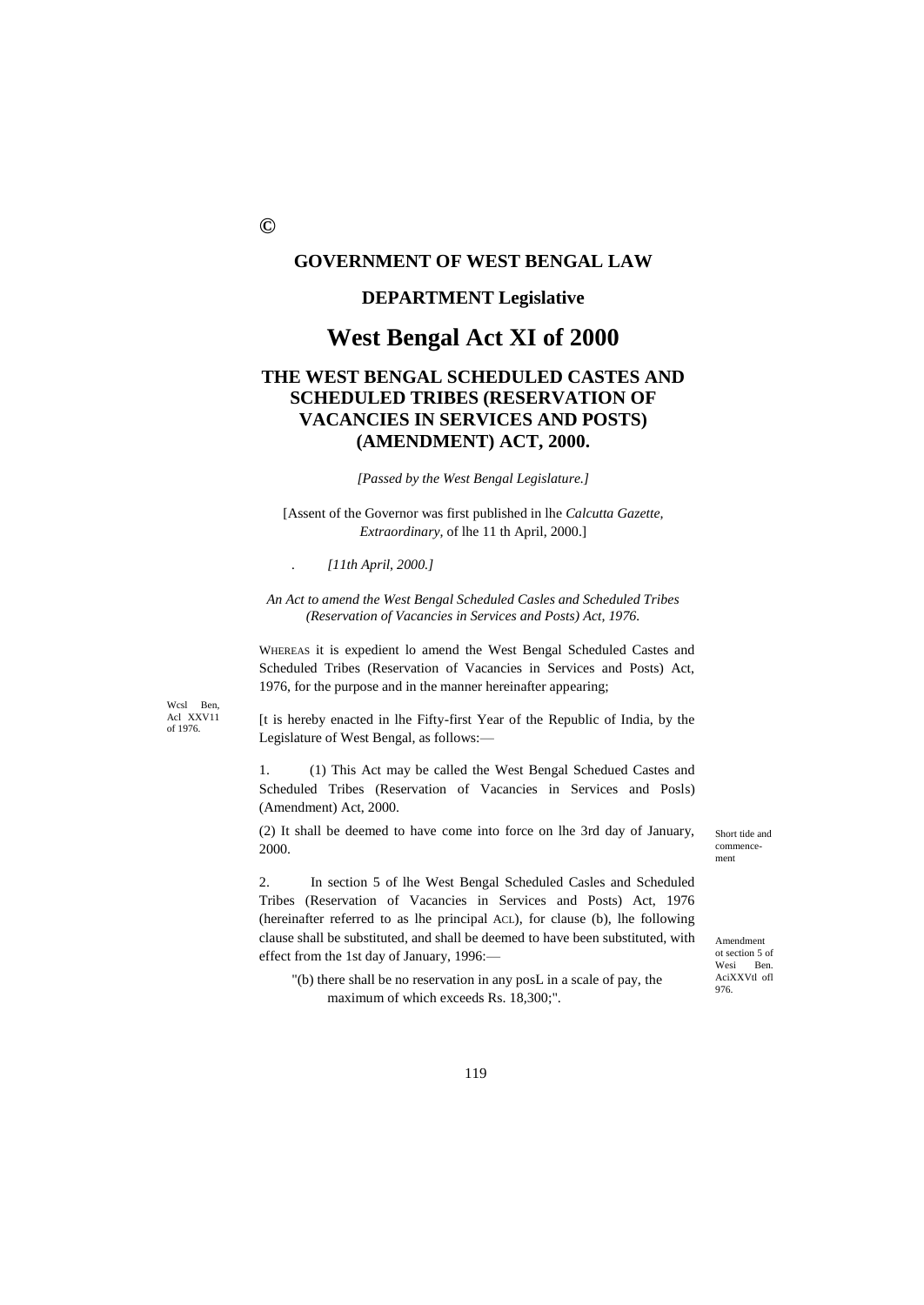*The West Bengal Scheduled Castes and Scheduled Tribes (Reservation of Vacancies in Services and Posts) (Amendment) Act, 2000.*

*'■*

**[West Ben. Act XI of 2000.]j**

*(Section 3.)*

*j*

3- (I) The West Bengal Scheduled Castes and Scheduled Tribes (Reservation of Vacancies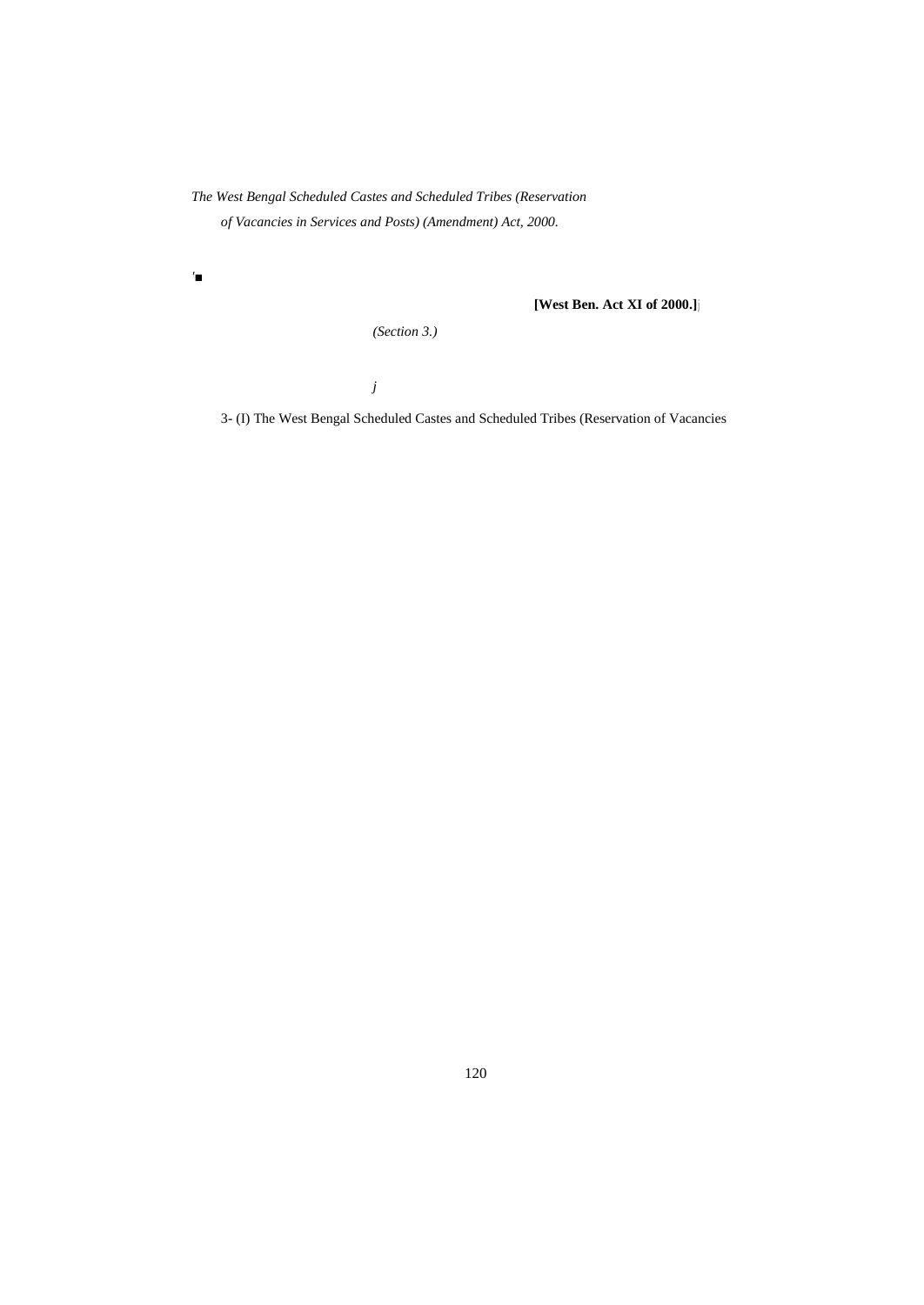in Services and Posts) (Amendment) Ordinance, 1999 L999, is hereby repealed.

(2) Notwithstanding such repeal, anything done or any action taken under the principal Act as amended by the said Ordinance shall be deemed lo have been validly done or taken under the principal Act as amended by this Act.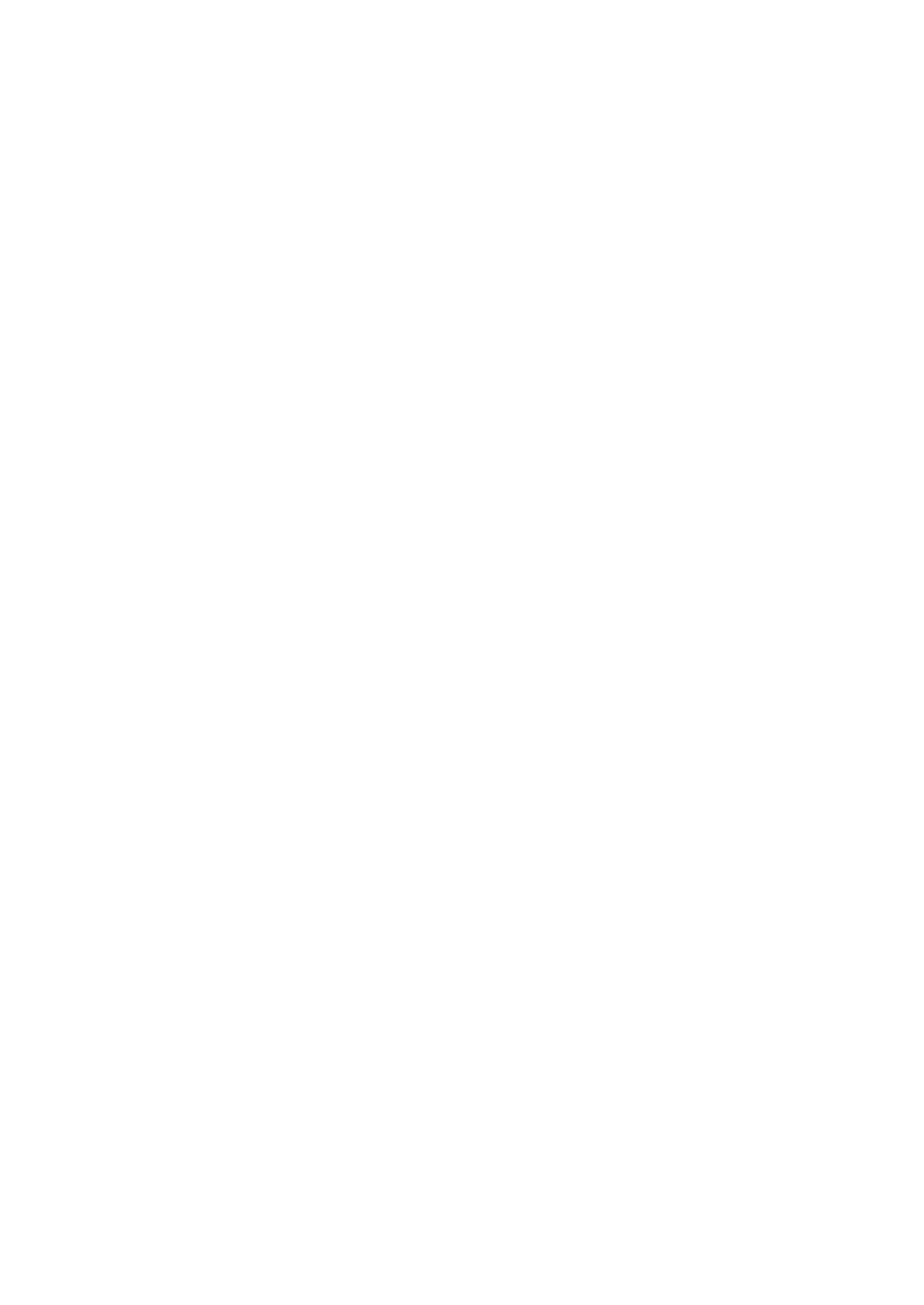# **GOVERNMENT OF WEST BENGAL \* LAW DEPARTMENT**

# **Legislative**

# **West Bengal Act XXIV of 2000 THE WEST BENGAL SCHEDULED CASTES AND SCHEDULED TRIBES (RESERVATION OF VACANCIES IN SERVICES AND POSTS) (SECOND AMENDMENT) ACT, 2000.**

*[Passed by the West Bengal Legislature.]*

[Assent of the Governor was first published in the *Calcutta Gazette, Extraordinary*, of the 30th August, 2000.]

*[30th August, 2000. ]*

*An Act to amend the West Bengal Scheduled Castes and Scheduled Tribes (Reservation of Vacancies in Services and Posls) Acl, 1976.*

WHEREAS it is expedient to amend ihe Wesl Bengal Scheduled Castes and Scheduled Tribes (Reservation of Vacancies in Services and Posts) Acl, 1976, for the purposes and in the manner hereinafter appearing;

Wcsi Ben, Act XXVI] of 1976,

It is hereby enacted in the Fifty-firsl Year of the Republic of India, by the Legislature of West Bengal, as follows:—

1. (1) This Act may becalled the West Bengal Scheduled Castes and Scheduled Tribes (Reservation of Vacancies in Services and Posts) (Second Amendment) Acl, 2000.

(2) [t shall come into force at once.

2. In section 2 of the West Bengal Scheduled Castes and Scheduled Tribes (Reservation of Vacancies in Services and Posts) Acl, 1976 (hereinafter referred lo as the principal Act), in clause (e), for the words "the Schedule", the word "Schedule" shall be substituted.

3. In sub-section (J) of section 4 of the principal Act,— (I) in clause (a), for ihe words "in the Schedule:", ihe words and

figure "in Schedule I:" shall be substituted;

Short title and

commencement.

.

Amendment of see lion 2 of West Ben. ACL XXVII of197G.

Amendment orseclion 4.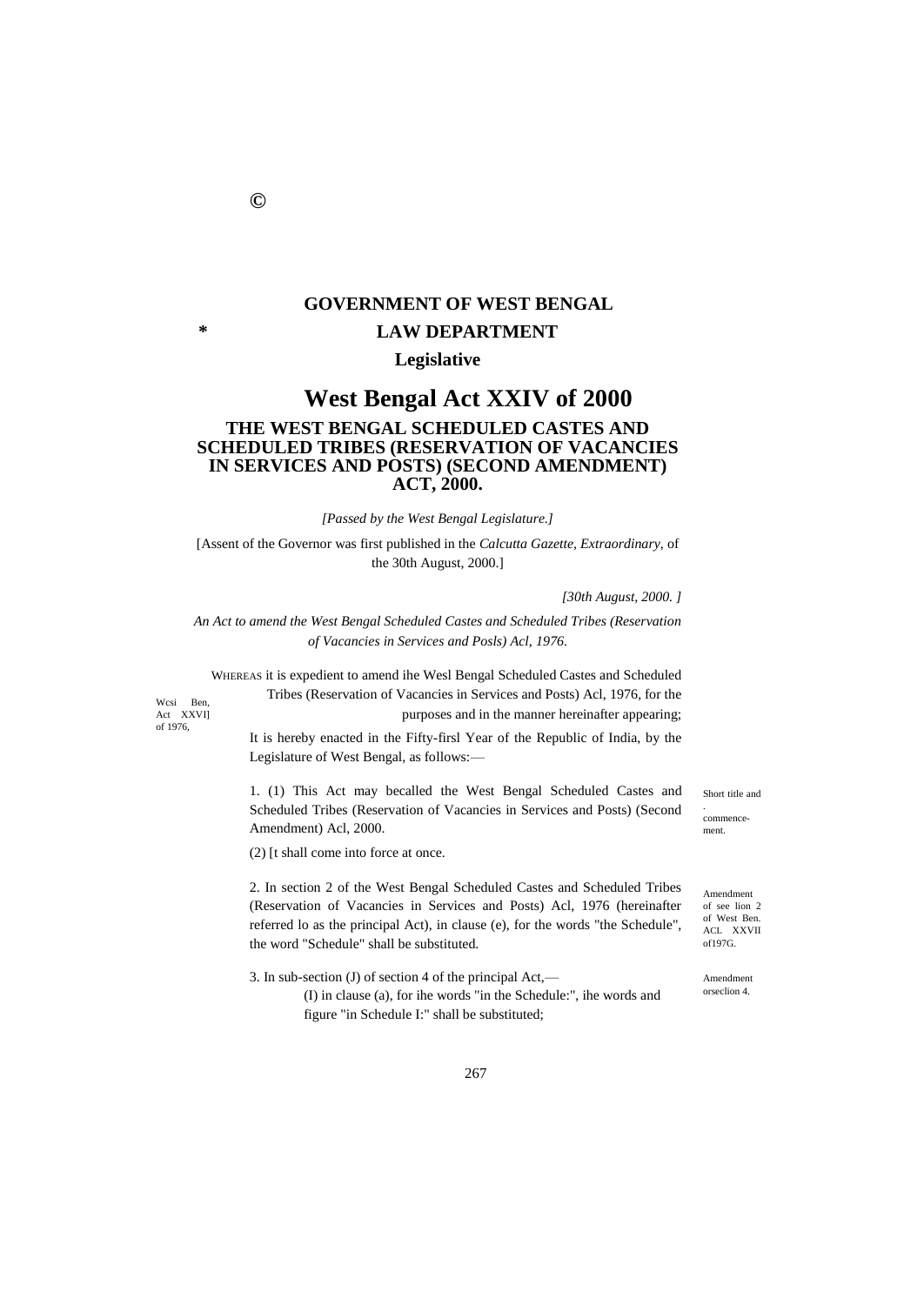#### *The West Bengal Scheduled Castes and Scheduled Tribes (Reservation of Vacancies in Services and Posts) (Second Amendment) Act, 2000.*

**[West Ben. Act**

*(Sections 4, 3.)*

 $\overline{a}$ 

(2) in clause (b), for the words "shall be reduced to one-fourth", lhe words "shall not be charged" shall be substituted.

Amendment 4. In clause (a) of section 5 oF the principal Act, for the words of seciion 5. "Scheduled Tribes:", lhe words and figures "Scheduled Tribes in the manner set out in Schedule II:" shall be substituted.

Amendment 5. In section 6 of lhe principal Act, of scclioti 6.

(1) lo sub-section (2), the following provisos shall be added:—

"Provided that the Slate Go vemmerU may, if it is satisfied that the appointing authority by genuine mistake or on account of an error of judgement or owing lo ignorance has filled up any reserved vacancy otherwise than by a candidate for whom the vacancy is reserved and that there has been no *mala Jide* intention in this regard on lhe part of the appointing authority, by order in writing, regularise the appointment, if so applied for by lhe appointing authority, on the basis of the carry-forward principle. In such case,

reservation against the reserved vacancy already filled up otherwise than by a candidate belonging lo Scheduled Caste or Scheduled Tribe for whom the vacancy was originally reserved, shall be carried forward to lhe nearest un-reserved vacancy available at the lime of consideration of any application:

Provided further thai the State Government may, if it considers it necessary or expedient so to do, by notification in the *Official Gazette,* empower any other authority not below the rank of District Magistrate and District Commissioner for Reservation to exercise the power of lhe State Government to dc-rescrved a reserved vacancy under this sub-section.";

(2) after sub-section (2), the following sub-section shall be inserted:—

"(2A) The appointing authority shall, for the purposes of subseciion (2), make an application to the State Government in such Form, and in such manner, as may be prescribed by lhe State Government.".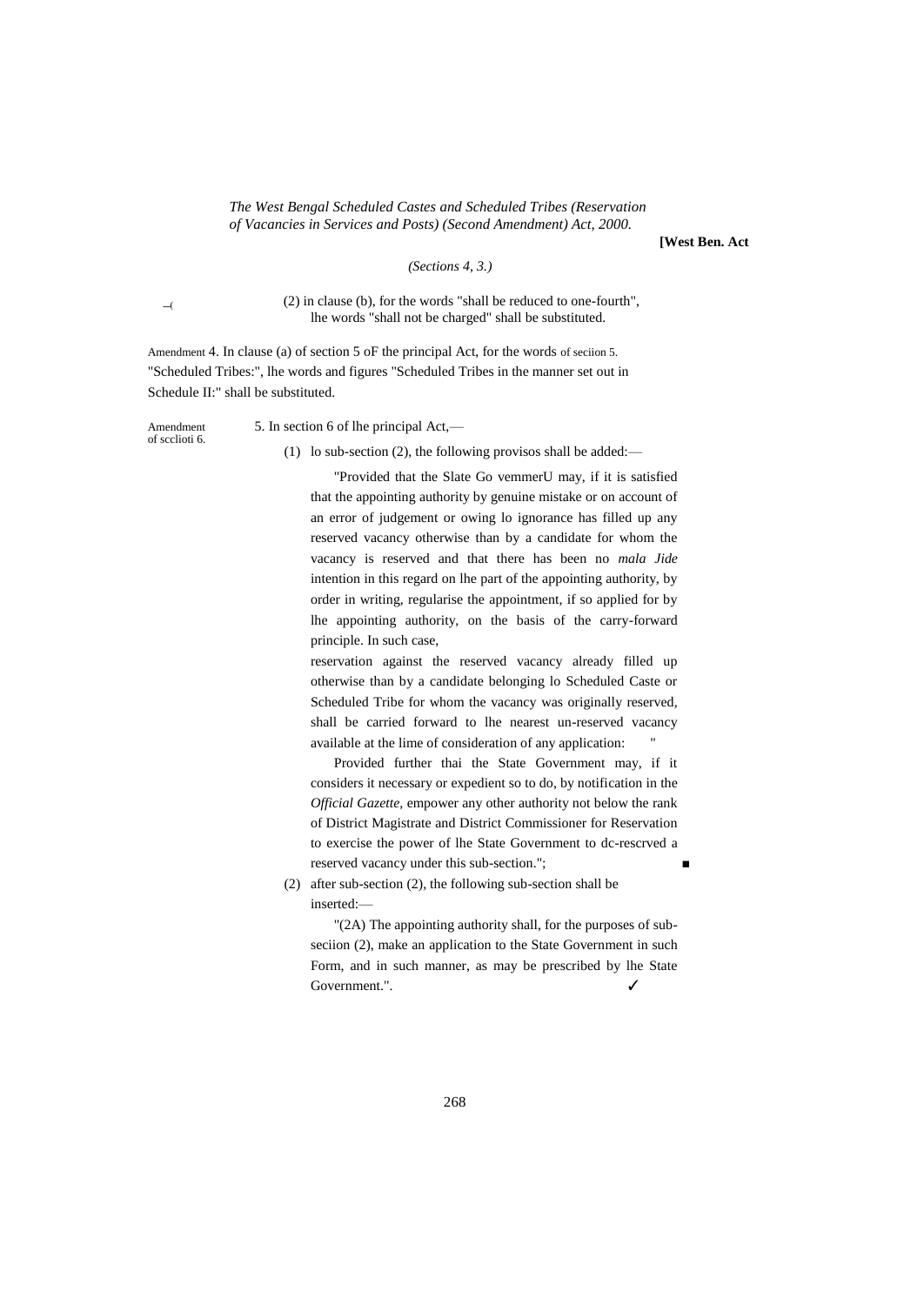*The West Bengal Scheduled Castes and Scheduled Tribes (Reservation of Vacancies in Services and Posts) (Second Amendment) Act, 2000.*

#### **XXIV of 2000.]**

#### *(Sections 6-9.)*

*6.* In section 6A of Ihe principal Act,—

(!) after sub-section (2), the following sub-scction shall be inserted:— "(2A) (a) The Slate Government may appoint an officer, not below the rank of Joinl Secretary lo the Government of West Bengal, Lo be the Joint Commissioner for Reservation, West Bengal (hereinafter referred to as the Joint Commissioner), an officer, noL below the rank of Deputy Secretary to the Government of West Bengal, to be the Deputy Commissioner for Reservation, West Bengal (hereinafter referred to as the Deputy Commissioner), and an officer, not below the rank of Assistant Secretary lo the Government of West Bengal, to be the Assistant Commissioner for Reservation, West Bengal (hereinafter .. referred to as the Assistant Commissioner).

(b) The Joint Commissioner, ihe Deputy Commissioner, and the Assistant Commissioner shall have the powers of the Commissioner for the purposes oF this Act, subject to superintendence and control of the Commissioner"; (2) in subscction (3), for the words "Inspector of Scheduled Casies and Tribes Welfare Department,", the words "an Inspector of Backward Classes Welfare Department," shall be substituted.

7. In section 6B of the principal Act,—

- (1) sub-section (1 A) shall be omitted;
- (2) in sub-section (3), Tor the words "Inspector of Scheduled Castes and Tribes Welfare Department", the words "an Inspector of Backward Classes Welfare Department," shall be substituted.

8. In section 11 oF the principal Act, for the words "the Schedule.", the words "any Schedule," shall be substituted.

9. In section 12 of Ihe principal Act,—

(I) in sub-section  $(1)$ ,—

- (a) after the words "such records", the words "and documents" shall be inserted, and
- (b) for the words "financial year.", ihe words "yearreckoned according to the British calendar." shall be substituted;

Amendment of scction 6A.

Amendment or see!ion 6B.

Amendment of section It

Amendment or scction 12.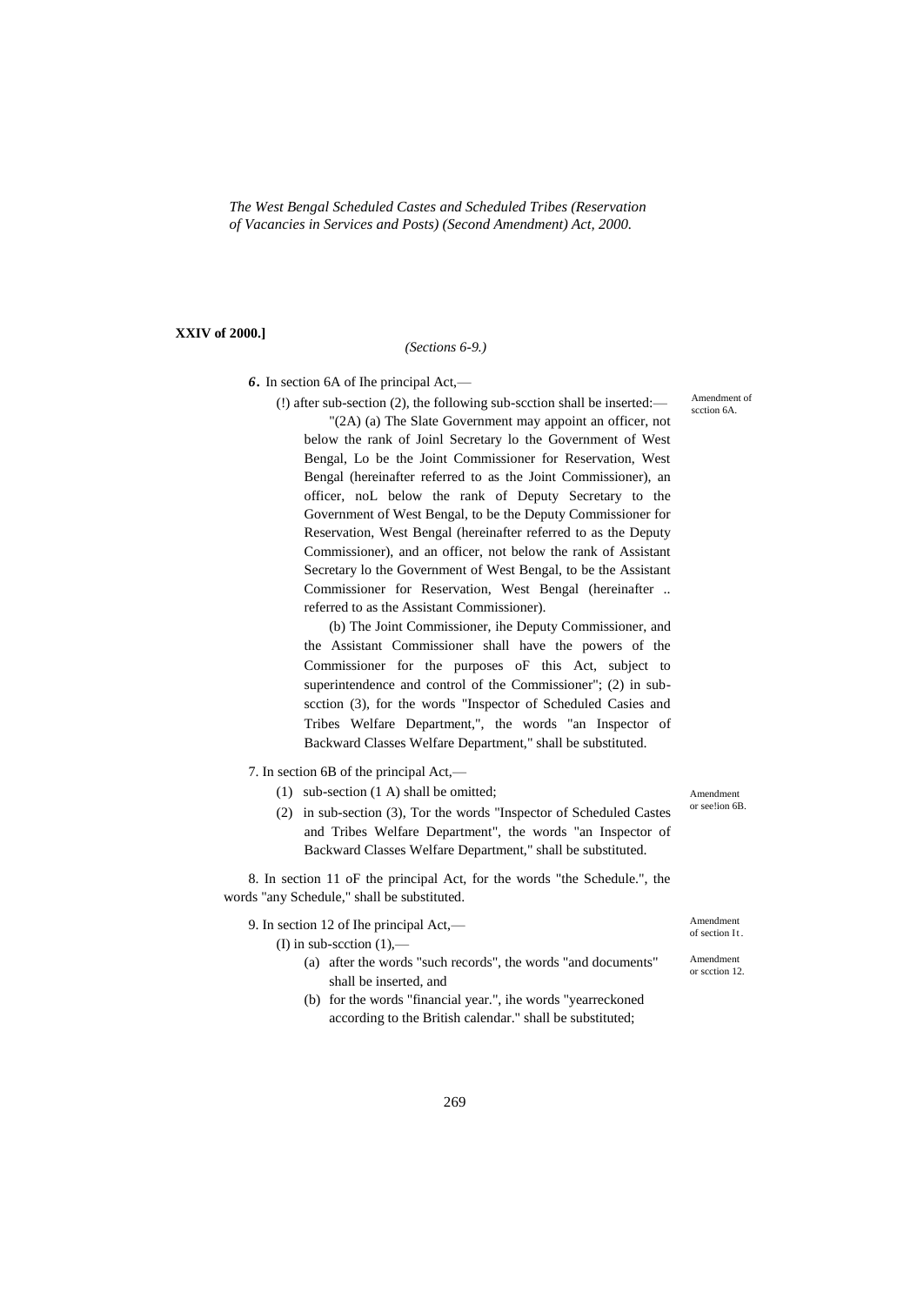77*te West Bengal Scheduled Castes and Scheduled Tribes (Reservation of Vacancies in Services and Posts) (Second Amendment) Act, 2000.*

### **[West Ben. Act**

#### *(Section 10.)*

(2) in sub-section (4), for ihe words and figures "Ihe West Bengal Government Servants' Conduct Rules, 1959,", the words, figures and brackets "the WcstBengal Services (Duties, Rights and Obligations ofthe Government Employees) Rules, 1980," shall be substituted.

Amendment of Schedule.

### 10. In the Schedule lo the principal Act,—

- (1) for the words 'THE SCHEDULE", lhe word and figure "SCHEDULE I" shall be substituted;
- (2) in paragraph  $(1)$ ,—
	- (a) for the words "A roster of fifty vacancies", the words "A roster of one hundred vacancies" shall be substituted,
	- (b) after the words "the Scheduled Tribes", the words "for direct recruitment" shall be inserted, and
	- (c) for the figures, letters and words—

"50th vacancy .. Unreserved.",

the following figures, letters and words shall be substituted:—

| '50th vacancy | Unreserved             |
|---------------|------------------------|
| 51st vacancy  | <b>Scheduled Caste</b> |
| 52nd vacancy  | Unreserved             |
| 53rd vacancy  | <b>Unreserved</b>      |
| 54lh vacancy  | Scheduled Tribe        |
| 55 th vacancy | Unreserved             |
| 56th vacancy  | Unreserved             |
| 57th vacancy  | Scheduled Caste        |
| 58th vacancy  | Unreserved             |
| 59lh vacancy  | Unreserved             |
| 60th vacancy  | Unreserved             |
| 61st vacancy  | Scheduled Caste        |
| 62nd vacancy  | Unreserved             |
| 63rd vacancy  | Unreserved             |
| 64th vacancy  | Unreserved             |
| 65ih vacancy  | <b>Scheduled Caste</b> |
| 66th vacancy  | Unreserved             |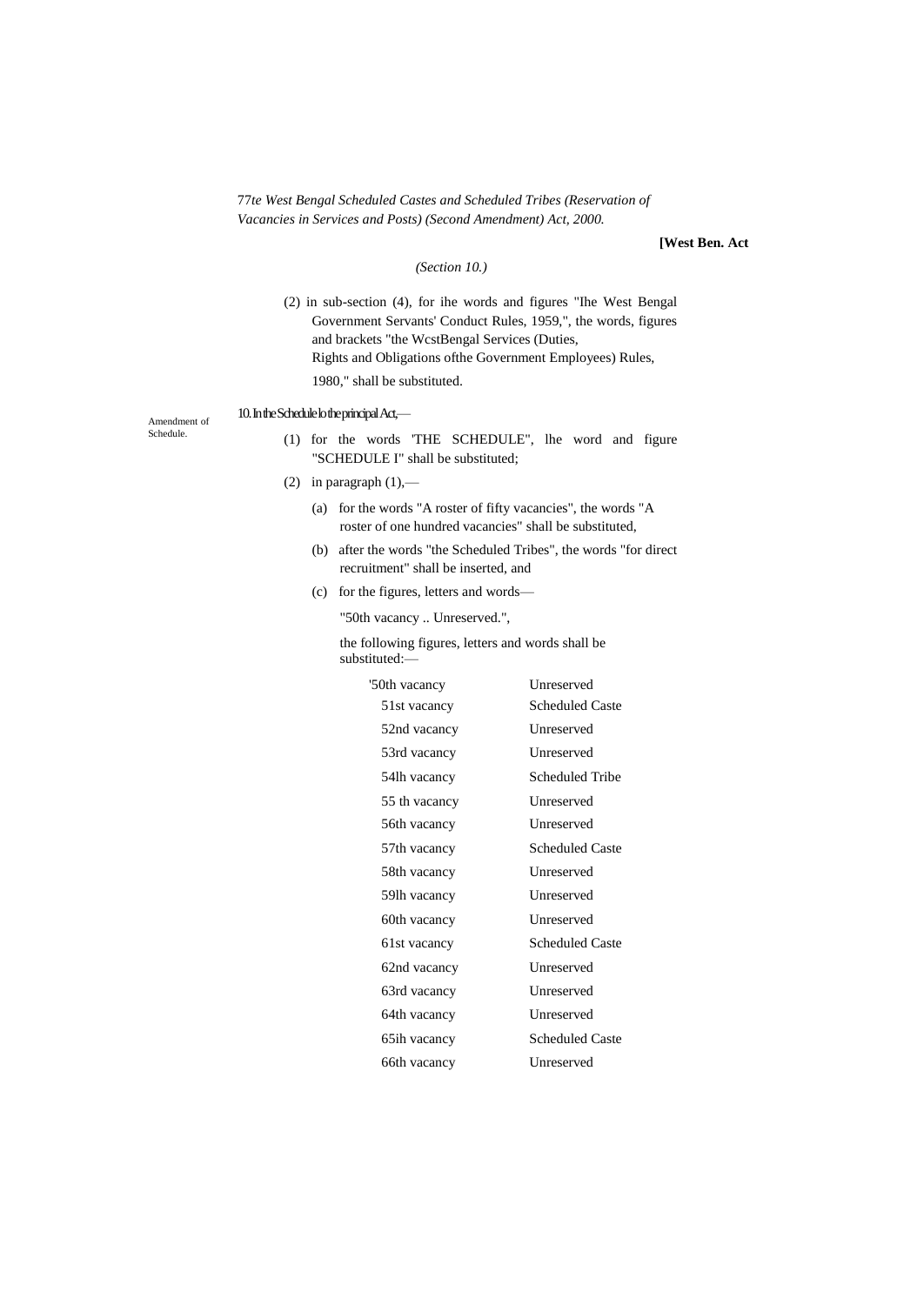*The West Bengal Scheduled Castes and Scheduled Tribes (Reservation of Vacancies in Services and Posls) (Second Amendment) Act, 2000.* XXIV of 2000.]

|                  | (Section 10.)          |
|------------------|------------------------|
| 67th vacancy     | Unreserved             |
| 68lh vacancy     | <b>Scheduled Caste</b> |
| 69th<br>vacancy  | Unreserved             |
| 70th<br>vacancy  | Unreserved             |
| 71st<br>vacancy  | <b>Scheduled Casle</b> |
| 72nd vacancy     | Unreserved             |
| 73rd vacancy     | Unreserved             |
| 74ih vacancy     | <b>Scheduled Tribe</b> |
| 75lh vacancy     | Unreserved             |
| 761h<br>vacancy  | Unreserved             |
| 77th<br>vacancy  | Unreserved             |
| 78th<br>vacancy  | <b>Scheduled Caste</b> |
| 79 th vacancy    | Unreserved             |
| 80lh vacancy     | Unreserved             |
| 81st vacancy     | Unreserved             |
| 82nd vacancy     | <b>Scheduled Caste</b> |
| 83 rd vacancy    | Unreserved             |
| 84lh vacancy     | Unreserved             |
| 85lh vacancy     | Unreserved             |
| 86th vacancy     | <b>Scheduled Caste</b> |
| 87th vacancy     | Unreserved             |
| 88ih<br>vacancy  | Unreserved             |
| 891 h vacancy    | Unreserved             |
| 90th<br>vacancy  | <b>Scheduled Caste</b> |
| 91 st vacancy    | Unreserved             |
| 92nd vacancy     | Unreserved             |
| 93rd vacancy     | <b>Scheduled Tribe</b> |
| 94th vacancy     | Unreserved             |
| 95th vacancy     | Unreserved             |
| 96ih vacancy     | Unreserved             |
| 97th<br>vacancy  | <b>Scheduled Caste</b> |
| 98th<br>vacancy  | Unreserved             |
| 99th-<br>vacancy | Unreserved             |
| 100<br>th        | Unreserved.".          |
| vacancy          |                        |

271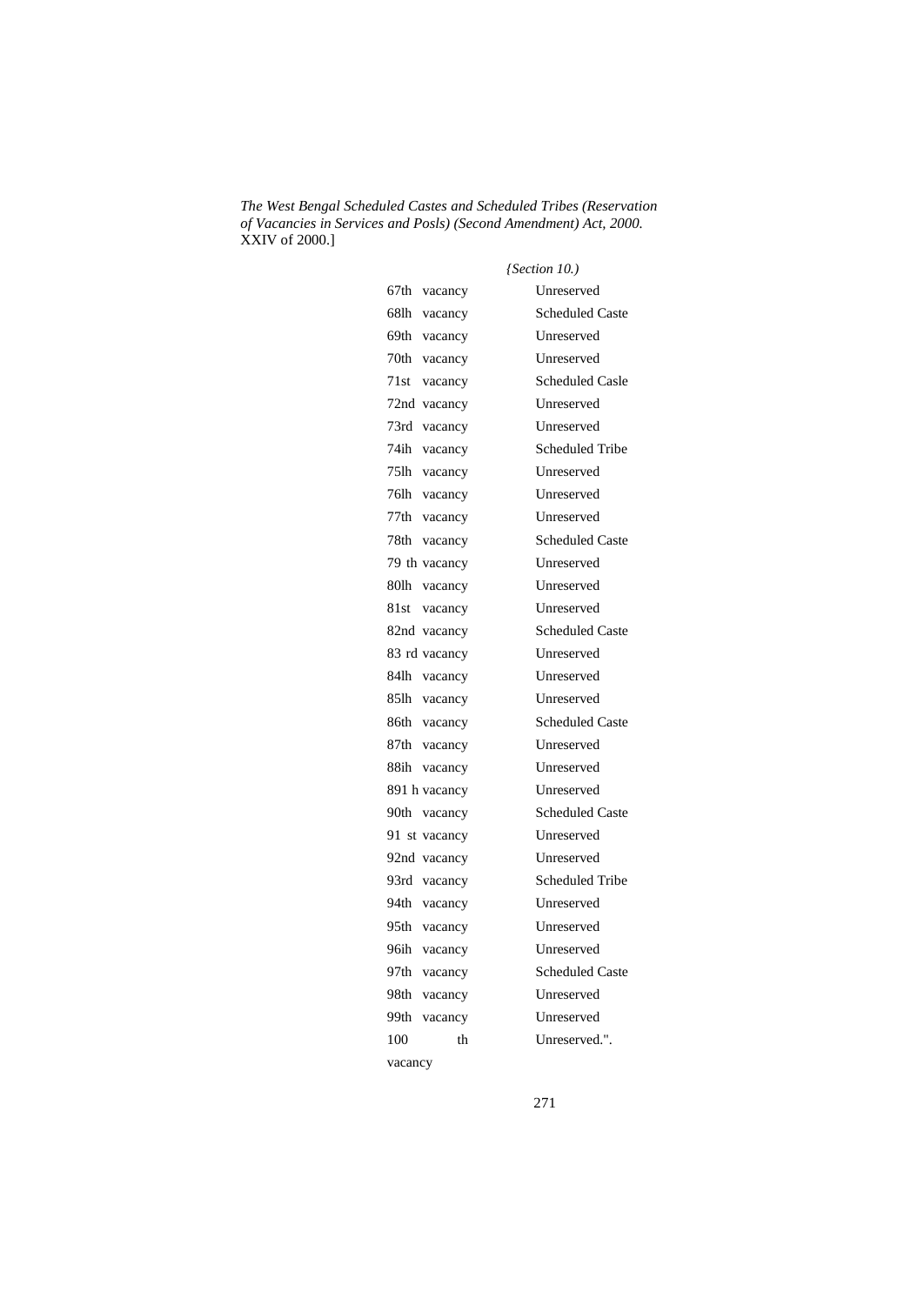*The* WCJ*/ Bengal Scheduled Castes and Scheduled Tribes (Reservation of Vacancies in Services and Posts) (Second Amendment) Act, 2000.*

**[West Ben. Act**

#### *(Section II.)*

insertion of n. After Schedule] of Ihe principal Acl, Ihe following Schedule shall Schedule II. be inserted:

# "SCHEDULE IT *. (See* section 5.) '

The reservation for the members of ihe Scheduled Casies and the Scheduled Tribes in vacancies to be filled up by promotion in an establishment shall be given effect loin the following manner, namely:—

> (i) A roster of fifty vacancies will be necessary to give effect to the reservation for the members of the Scheduled Casies and the Scheduled Tribes in vacancies to be filled up. The roster given below shall be adopted for the purpose by each establishment.

| 1st vacancy        | <b>Scheduled Caste</b> |
|--------------------|------------------------|
| 2nd vacancy        | Unreserved             |
| 3rd vacancy        | <b>Unreserved</b>      |
| 4th vacancy        | Scheduled Tribe        |
| 5lh vacancy        | Unreserved.            |
| $\leq$ 5lh vacancy | Unreserved             |
| 7ch vacancy        | <b>Scheduled Caste</b> |
| 8th vacancy        | Unreserved             |
| 9th vacancy        | Unreserved             |
| 10th vacancy       | Unreserved             |
| 11 th vacancy      | <b>Scheduled Caste</b> |
| 12th vacancy       | Unreserved             |
| 13th vacancy       | Unreserved             |
| I4lh vacancy       | Unreserved             |
| 1 Slh vacancy      | <b>Scheduled Caste</b> |
| 16th vacancy       | <b>Unreserved</b>      |
| 17th vacancy       | Unreserved             |
| 18th vacancy       | <b>Scheduled Caste</b> |
| 19ih vacancy       | Unreserved             |
| 20lh vacancy       | Unreserved             |
| 21st vacancy       | <b>Scheduled Caste</b> |
| 22nd vacancy       | Unreserved             |
| 23rd vacancy       | Unreserved             |
| 24th vacancy       | Scheduled Tribe        |
| 25th vacancy       | Unreserved             |
| 26th vacancy       | Unreserved             |
| 27lh vacancy       | Unreserved             |
|                    |                        |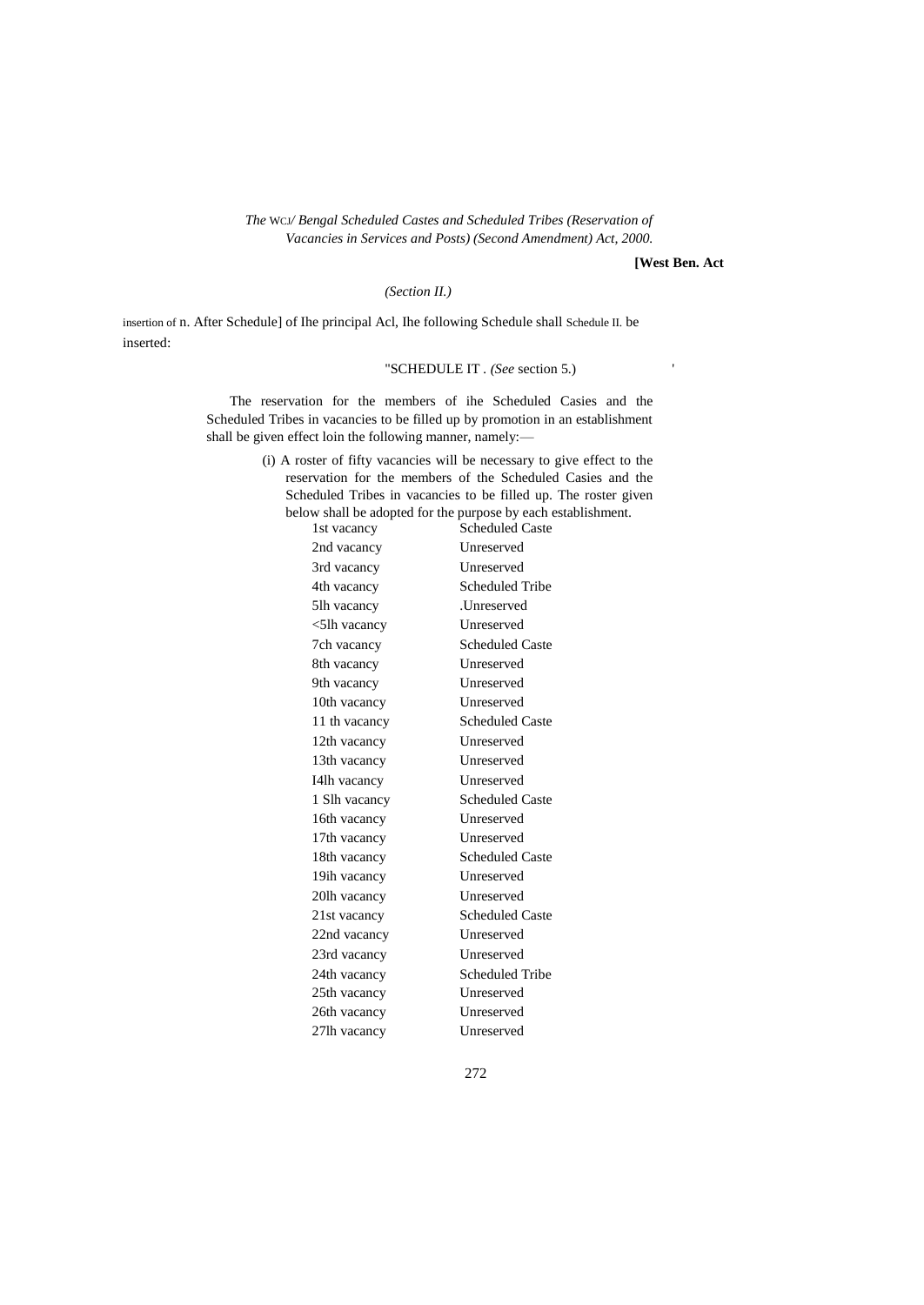#### *The West Bengal Scheduled Castes and Scheduled Tribes (Reservation of Vacancies in Services and Posts) (Second Amendment) Act, 2000.* **XXIV of 2000.]** *(Section 11.)*

Scheduled Caste Unreserved 28lh vacancy 29ih vacancy 30th vacancy 31 si vacancy 32nd vacancy 33rd vacancy 34th vacancy 35 th vacancy 36th vacancy 37th vacancy 38 th vacancy 39th vacancy 40th vacancy 40th vacancy 36th vacancy 38 th vacancy 40th vacancy 40th vacancy 30th vacancy 38 th vacancy 40th vacancy 40th vacancy 40th vacancy 40th vacancy 40t 41st vacancy 42nd vacancy 43rd vacancy 44th vacancy 45ih vacancy 46th

vacancy 47th vacancy 48lh vacancy 49 th vacancy 50th vacancy

- $(ii)$  A register shall be maintained for giving instructions contained in paragraph (i).
- $(iii)$  Before giving any promotion, the authority shall ascertain by consulting whether the vacancy is reserved or if it is reserved, for whom ilis so Immediately after a promotion is given, thereof shall be entered in the register the appointing authority.
- $(iv)$  The roster is a running account from shall be  $\blacksquare$  maintained accordingly. If particular year

slops at a particular point of the cycle, point, promotion in the subsequent thenext point, that is, at the tith point.

- $(v)$  The roster shall be maintained separately and temporary vacancies.
- (vi) A vacancy due lo whatever cause, except service d u ri ng proba lion, s hall be I re vac a nc y.

<sup>2</sup>Thc words within the square brackets were substituted for the words "five*per* cent." by s. *ibid.*

 $\Delta$ Thc words anil figures within the square brackets were substituted for (he Tribes:" by s. 4 of the West Bengal Scheduled Castes and Scheduled Tribes (Reservation of Vacancies in Services and Posts) (Second Amendment) Acl, 2000 (West Ben. Act XXIV of 2000). Vacancies in Services and Posts) (Second Amendment) Acl, 2000 (West Ben. Act

''This proviso was inserted by s.2of the West Bengal Scheduled Castes and Scheduled Tribes (Reservation of Vacancies in Services and Posls) (Amendment) Acl, 1983 (West Ben. Acl XXXI of 1983).

^F-'irslly, clause (b) was substituted, w.e**.f.** the 1st day of April, 1981, for the original clauic (b) by s. 2 or (he West Bengal Scheduled Casles and Scheduled Tribes (Reservation of Vacancies in Services and Posts) (Amendment) Acl, 1982 (West Ben. Act VII of 1982). Thereafter, it was re-subs tit uled for the previous one by s. *2* of (he West Bengal Scheduled Cas lesand Scheduled Tri bes (Reserv al ion o f Vacancies in S crviccs an d Posts) (A mend mc nt) Act. 1990 (West Ben. Acl X of 1990). Finally, the present clausc (b) was substituted Tor ihe previous one by s. 2 of the Wcsl Bengal Scheduled Castes and Scheduled Tribes (Reservation or Vacancies in Services and Posls) (Amendment) Act, 2000 (Wesi Ben. Acl Xt of 2000).

^TTiis clause was substituted for the original clause (c) by s. 4(b) of lhe West Bengal Scheduled Casles and Scheduled Tribes (Reservation of Vacancies in Services and Posts) (Amendment) Act. 1994 {West Ben. Act XLU of 1994).

7 Scclion 5A was inserted by s. *2* of the West Bengal Scheduled Castes and Scheduled Tribes (Reservation of Vacancies in Services andPosls) (Amendment) Act. 1996 (Wesi Ben.

A V I F  $\,$ , f i *Ctnc*\

'Scclion 6 was subililulcd Tor ihe original one by s. 5 or (he Wesl Bengal Scheduled OLS les a nd S chc du le d Tribes (Rc se rval i A n o C V;JC anc ie s i n Services and POSLS) (Amendment)

Acl. 1994 (Wesl Ben. Acl XL.lt of 1994).

: These [wo provisos were added by s, 5(1) of lhe Wesl Bengal Scheduled Casies and Scheduled Tribes (Reservation of Vacancies in Services and Posls) (Second Amendment) Acl. 2000 (Wesl Ben. Acl XXIV of 2000).<br>  $\Delta$ lih.crwnnn f<sup>1</sup> A intr $\Delta$ rft 11 ihrri

 $^{\text{Al}}$ ih.crwnnn f<sup>1</sup> A

' Sub-section (3) was inserted by s. 3 of [he West Bengal Scheduled Castes and Scheduled Tribes (Rcservalion or Vacancics in Services and Posls) (Amendment) Acl, 19% (West Ben. Act XV or 1996).

Scheduled Tribes (Reservation of Vacancics in Seyviges and Posls) (Amendment) Act, 1994 "Section 6A.6B and 6C were insenedby 5, 6 of Ihe West Bengal Scheduled Casies and

| Unreserved             | effect to the      |
|------------------------|--------------------|
| Unreserved             |                    |
| <b>Scheduled Caste</b> | appointing         |
| Unreserved             | register<br>lhe    |
| Unreserved             | unreserved and     |
| Unreserved             | reserved.          |
| <b>Scheduled Caste</b> | the particulars    |
| Unreserved             | signed by<br>and   |
| Unreserved             |                    |
| Unreserved             | year to year and   |
| <b>Scheduled Caste</b> | promotion in a     |
| Unreserved             | say, at the 5th    |
| Unreserved             | ycarshallbeginat   |
| <b>Scheduled Tribe</b> |                    |
| Unreserved             | for<br>permanent   |
| Unreserved             |                    |
| Unreserved             | termination of     |
| <b>Scheduled Caste</b> | ale d as a fre s h |
| Unreserved             |                    |
| Unreserved             | cent."<br>by s.    |
| Unreserved             | words "Schedule    |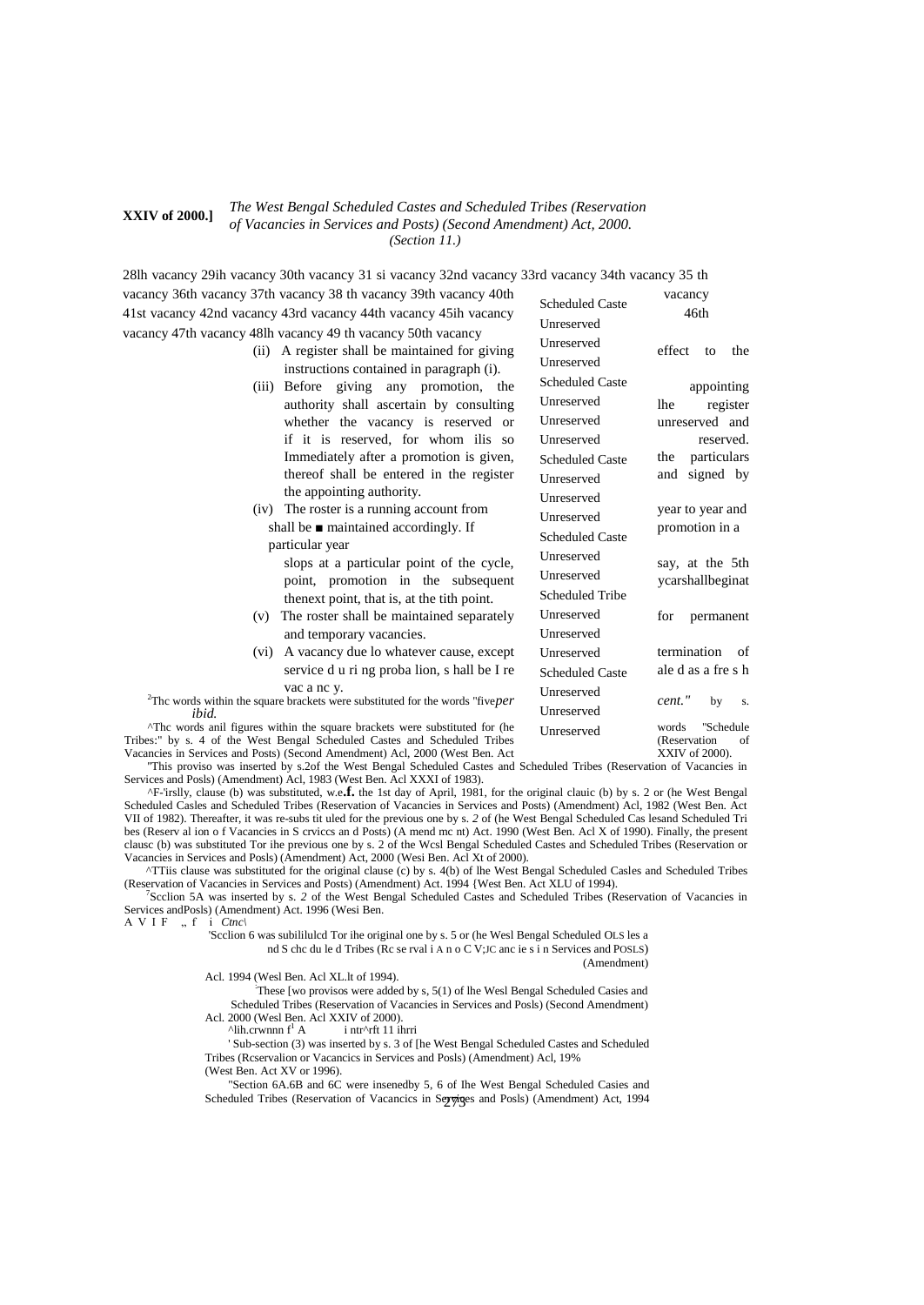(West Ben. Act XLU of 1994).

^Clause (a 1) was inserted by s, 4{ I )ql"lhe West Bengal Scheduled Castes and Scheduled Tribes (Reservation of Vacancies in Services and Posls) (Amendment) Acl, IP%(\Vcsl Den, A vv